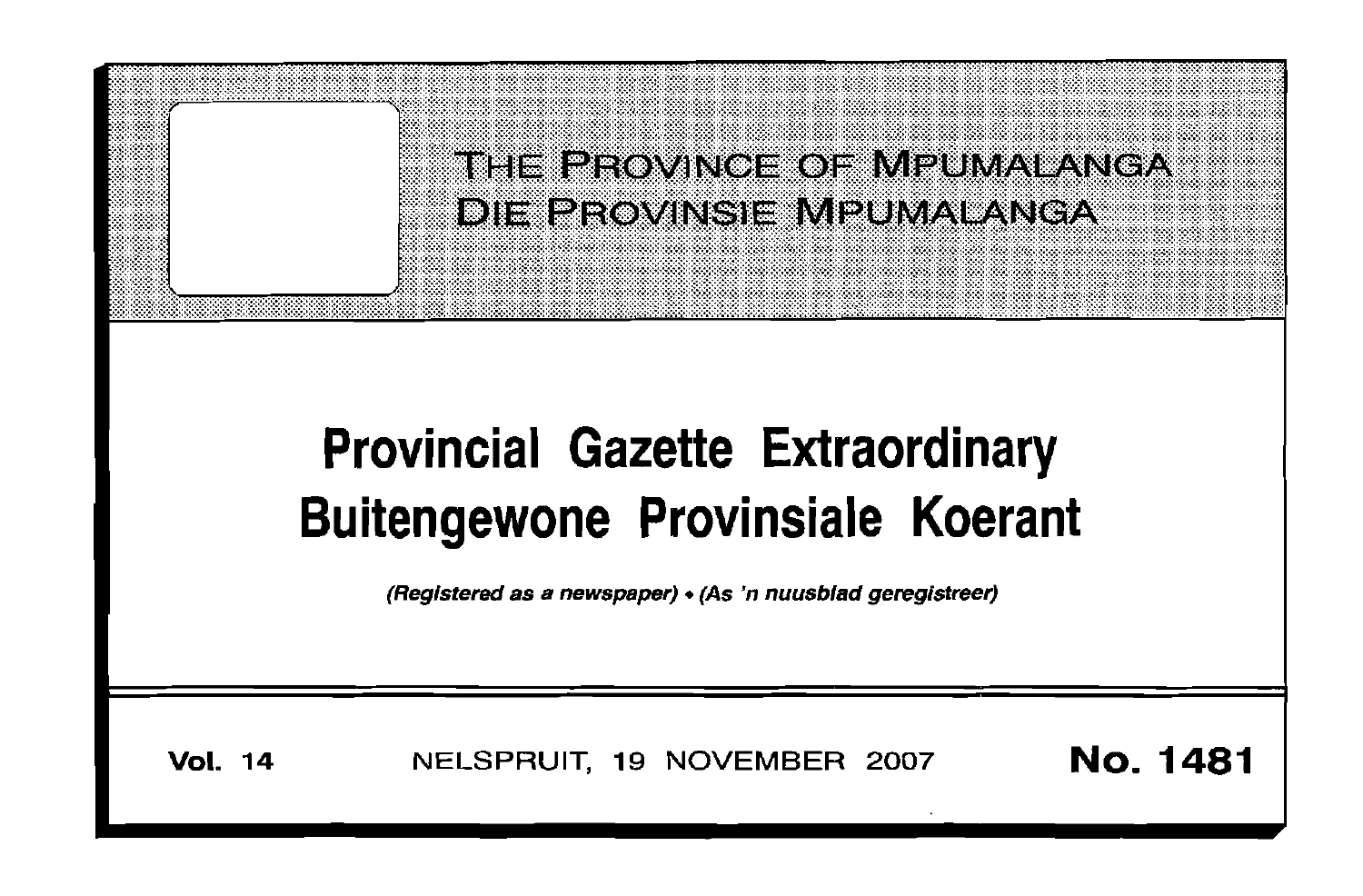$=$ 

|     | <b>CONTENTS • INHOUD</b> |             |                |
|-----|--------------------------|-------------|----------------|
| No. |                          | Page<br>No. | Gazette<br>No. |
|     | <b>GENERAL NOTICE</b>    |             |                |
|     |                          | з           | 1481           |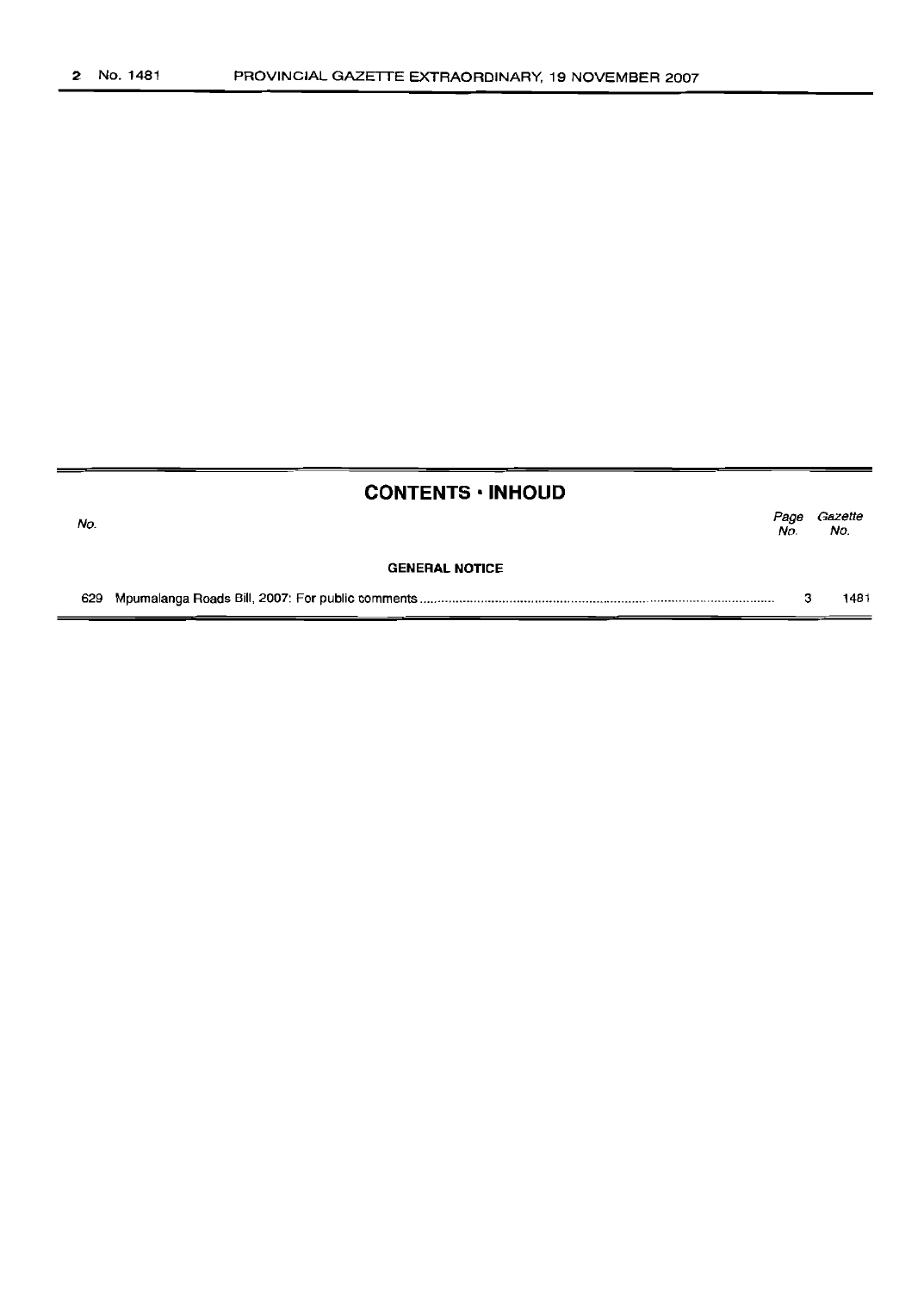# **GENERAL NOTICE**

## **NOTICE 629 OF 2007**

 $( \ldots \ldots \ldots \ldots \ldots )$ 

 $(\ldots, \ldots, \ldots, \ldots, \ldots)$ 

## **DEPARTMENT OF ROADS AND TRANSPORT**

## **MPUMALANGA PROVINCE**

## **MPUMALANGA ROADS BILL**

The Mpumalanga Roads Bill, 2007, is hereby published for public comments. Comments should be submitted before or on 21 December 2007 in writing to the following address:

PRINCIPAL LEGAL OFFICER ATT: MR. G. LUDWICK PRIVATE BAG X11310 NELSPRUIT 1200

Written comments may also be faxed to (013) 766 9710 or by email to gludwick@.mpg.gov.za.

D.O. **MABUZA MEC: ROADS AND TRANSPORT MPUMALANGA**

#### No. 1481 3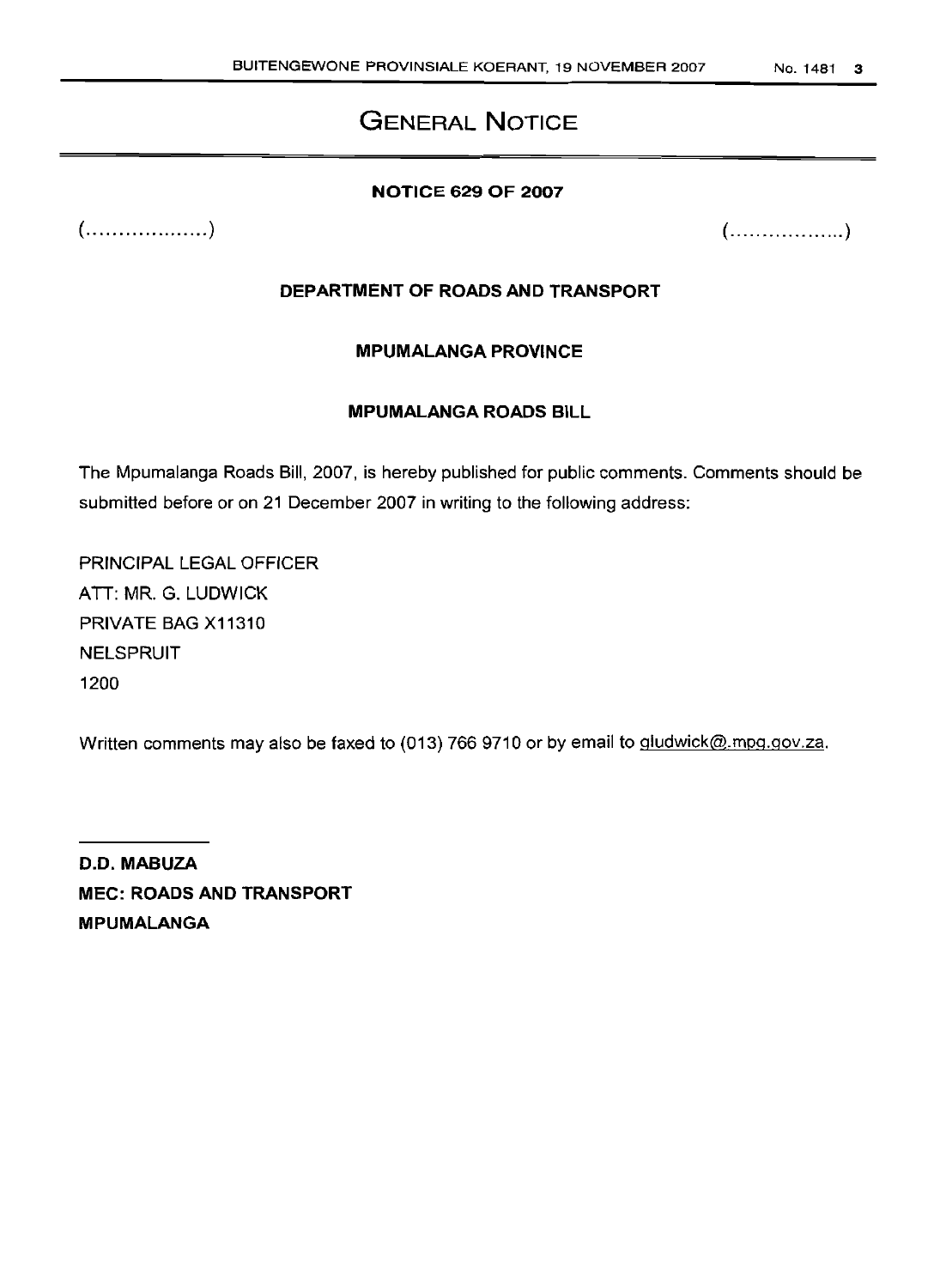#### MPUMALANGA ROADS BILL

To provide for the establishment, transformation, restructuring and control of the Mpumalanga Provincial road network; to develop and implement Provincial road policy, norms and standards; to provide for optimum road safety standards, efficient and costeffective management of the Provincial road network, the maintenance of Provincial road assets and the provision and development of equitable road access to all communities within the Province; to provide for transparency in the development and implementation of Provincial road network policies and practices; and to provide for matters connected therewith.

BE IT ENACTED by the Provincial Legislature of the Province of Mpumalanga, as follows:

## **Definitions**

1. In this Act, unless the context indicates otherwise  $-$ 

"access" means any manner by which persons, vehicles or livestock enter or exit from any property onto a Provincial road;

"access road" means a public road which affords direct access to and from a property;

"adjacent" means properties or land sharing a common border or boundary;

"advertisement" means a notice or sign intended to publicize any message or available goods or services and does not include road traffic signs or traffic lights;

"body" means an advisory or technical body established in terms of section 38;

"boundary" means the boundary of a Provincial road as declared in terms of a declaration of a main road, district road or local road under section 7(2)(a) and includes the road reserve;

"building restriction area" means the land adjacent to the boundary of any Provincial road in which the erection of structures is controlled;

"Constitution" means the Constitution of the Republic of South Africa, 1996;

"construct" means to build, alter, repair or maintain a road;

"consultation" means the process by which comment is invited on departmental policy, procedures, regulations, proposals, plans, reports or other decisions;

"contribution" means financial, technical or other assistance authorized by the Member of the Executive Council to achieve the purposes of this Act;

"court" means any institution vested with judicial authority in terms of Chapter 8 of the Constitution;

"declaration" means a declaration in terms of section 7 of this Act and "declare" has a corresponding meaning;

"deeds registry" means any deeds registry established in terms of the Deeds Registries Act, 1937 (Act No. 47 of 1937);

"Department" means the Department in the Mpumalanga Provincial Government responsible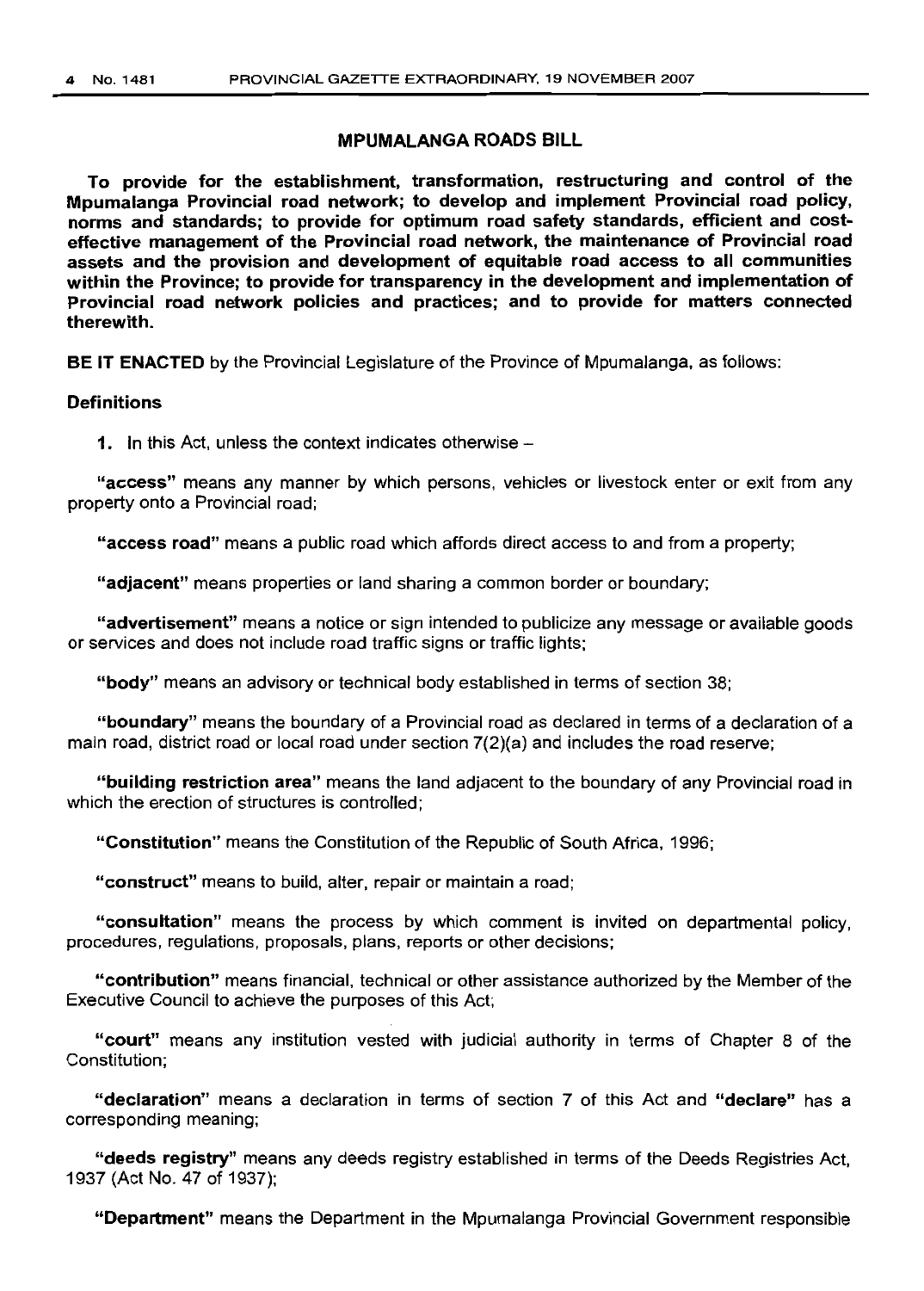"development" means the improvement of land, including but not limited to the erection or improvement of structures thereon;

"Development Facilitation Act, 1995" means the Development Facilitation Act, 1995 (Act No. 67 of 1995);

"development plan" means any plan envisaged in legislation which plan also contains a transport plan, and includes the initial development plan and any amendment, extension or rescission of such development plan;

"direct access" means access obtained at a point on the boundary of any property abutting or fronting on a Provincial road, which is common to the property and the road;

"district road" means any Provincial road or section or deviation of a Provincial road inclusive of the full extent of the width of the road, notwithstanding that only a portion thereof may be in actual use for traffic purposes, and which is intended to link main roads to communities, resorts and farms and which has been declared a district road by the Member of the Executive Council in terms of section 7(2)(a) of this Act;

"encroach" means unlawfully to  $-$ 

- (i) gain or attempt to gain entry to the land or property of another;
- (ii) occupy or attempt to occupy the land or property of another;
- (iii) invade or attempt to invade the land or property of another; or
- (iv) intrude on property rights of others;

"Gazette" means the Provincial Gazette of the Province:

"improvement" means in respect of land anything which adds value to the land, excluding the land itself;

"livestock" means cattle, sheep, horses, goats or any other animals or birds which are bred, purchased, sold or retained as private property;

"local road" means any Provincial road or section or deviation of a Provincial road, inclusive of the full extent of the width of the road, notwithstanding that only a portion thereof may be in actual use for traffic purposes, which links a main road or district road to communities and farms and which has been declared a local road by the Member of the Executive Council in terms of section 7(2)(a) of this Act;

"main road" means any Provincial road or section or deviation of a Provincial road, inclusive of the full extent of the width of the road, notwithstanding that only a portion thereof may be in actual use for traffic purposes, and which is intended for traffic purposes between other main roads, towns, and major agricultural areas and which has been declared a main road by the Member of the Executive Council in terms of section 7(2)(a) of this Act;

"maintenance" means the rendering of all reasonably necessary services and repairs, including improvements, required to provide roadworthy conditions on Provincial roads and adjacent structures, including but not limited to bridges, ferries, drifts in the line of roads, road signs, approaches, excavations, embankments, subways, furrows, drains, dams, kerbs, fences, parapets, guard rails, drainage work within or outside the road and any other work or object forming part of or connected with or concerning the road;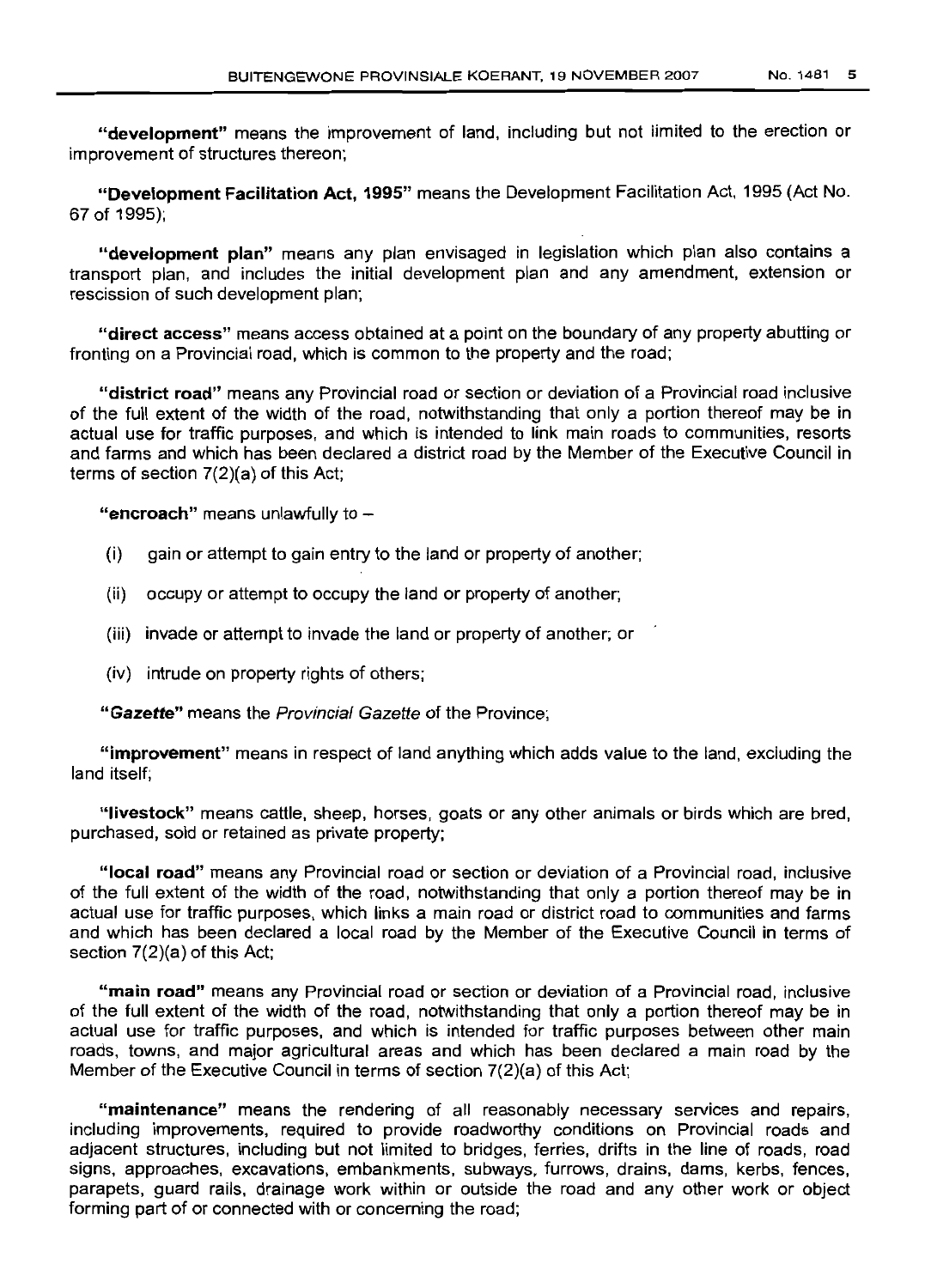"materials" means sand, stone, rock, gravel, clay, soil and any other materials to be removed from the land and required for road construction and maintenance;

"Member" means a Member of a committee, board, forum or advisory group established in terms of section 38(1);

"Member of the Executive Council" means the member of the Executive Council responsible for Provincial roads;

"Municipality" means any Municipality contemplated in Chapter 7 of the Constitution, 1996;

"norm" means a principle to guide, control and regulate standards;

"occupier" means, in relation to land, any person who is in actual occupation of the land and, if no person is in actual occupation thereof, any person who, whether as owner, lessee, licensee or otherwise, has for the time being control of the land;

"official" means a person who is an employee or designated agent of the Department;

"outspan" means any land or portion of land declared by the Member of the Executive Council as an outspan for livestock;

"policy" means the principles, including planning, general goals and objectives, which guide and determine ministerial and Departmental decisions;

"Premier" means the Premier of the Province;

"prescribe" means prescribed by regulations made in terms of this Act;

"property" means movable and immovable property and includes a real right in or over property;

"Province" means the Province of Mpumalanga;

"Provincial Revenue Fund" means the Provincial Revenue Fund contemplated in section 226 of the Constitution;

"Provincial road" means any main road, district road or local road, including any deviation or portion or section of a Provincial road, which has been declared a main road, district road or local road by the Member of the Executive Council in terms of section 7(2)(a) of this Act;

"Provincial road network" means the Provincial road network incorporating main roads, district roads and local roads;

"public right-of-way" means a right-of-way intended for use at all times by the public and includes any right-of-way intended for use by pedestrians and livestock;

"public road" means a road or public right-of-way which the public has the right to use and includes the land of which the road consists or over which the road reserve extends, including property acquired for or as a consequence of the construction of a road or a section of a road and anything on that land forming part of, connected with or belonging to the road;

"register" means the registration of a public right-of-way in accordance with regulations promulgated under this Act;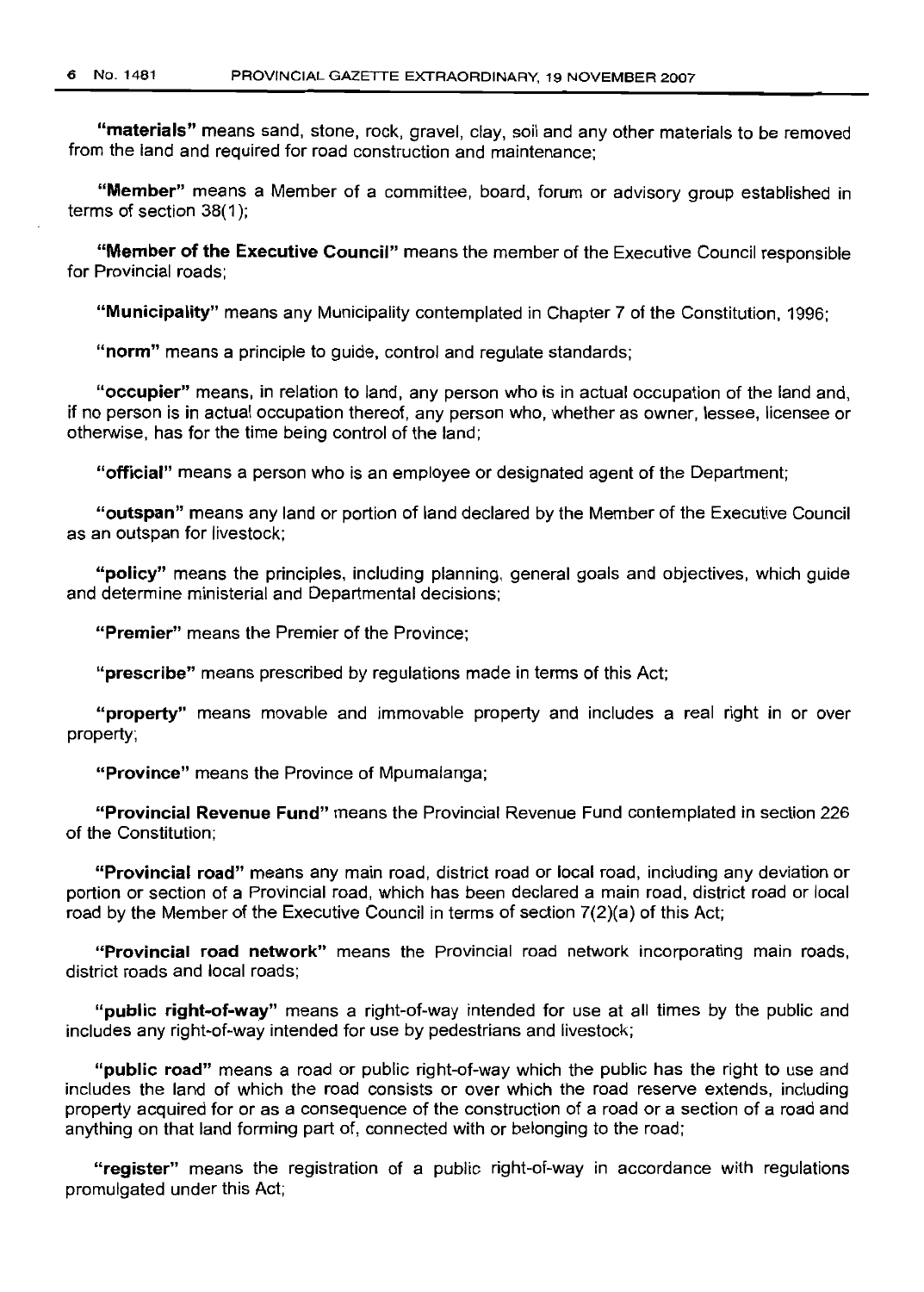"Registrar of Deeds" means a Registrar of Deeds appointed under the Deeds Registries Act, 1937;

"regulation" means any regulation promulgated under this Act;

"road reserve" means the full width of a road and includes the roadside and the roadway, in addition to any adjacent land specifically acquired for road purposes, as declared in terms of a declaration of a main road, district road or local road under section 7(2)(a).

"roadside" means that portion of a road reserve not forming the roadway;

"roadway" means that part of a road reserve intended to be used by vehicles;

"standard" means the criteria against which goods, services and performance are measured;

"structure" means any structure, erection or other improvement, aboveground or underground, whether permanent or temporary and irrespective of its nature or size, including but not limited to advertisements, any enclosures, fences, driveways, garden walls, golf course fairways, loading areas, parking areas, patios, signs, swimming pools, tennis courts, thatched shelters or utility services;

"subdivide" means the division of a registered immovable property into two or more portions which are or could be registered in a Deeds Registry as separate entities;

"surveyor" means a person registered under the Professional Land Surveyors' and Technical Surveyors' Act, 1984 (Act No. 40 of 1984);

"Surveyor-General" means the Surveyor General as defined in section 1 of the Land Survey Act, 1997 (Act No. 8 of 1997);

"this Act" includes any regulations made hereunder; and

"transport plan" means a plan developed for the regulation, provision and management of transport services and infrastructure, including but not limited to public transport, roads, rail, terminals and facilities.

## Application of this Act

- 2. This Act applies throughout the Province and -
- (a) binds the State;
- (b) must be applied in the development, declaration, implementation and administration of the Provincial road network to facilitate the rational and equitable development of the Provincial road network, including but not limited to the extension of the Provincial road network to previously disadvantaged communities;
- (c) must be implemented in a manner that will facilitate the creation of employment and contracting opportunities for previously disadvantaged communities and persons; and
- (d) applies whenever a person exercises any discretion or takes any decision or prescribes any regulation in terms of this Act or any other law in force in the Province dealing with the Provincial road network, including but not limited to any law dealing with planning and development, including any law dealing with subdivision, planning and use of land.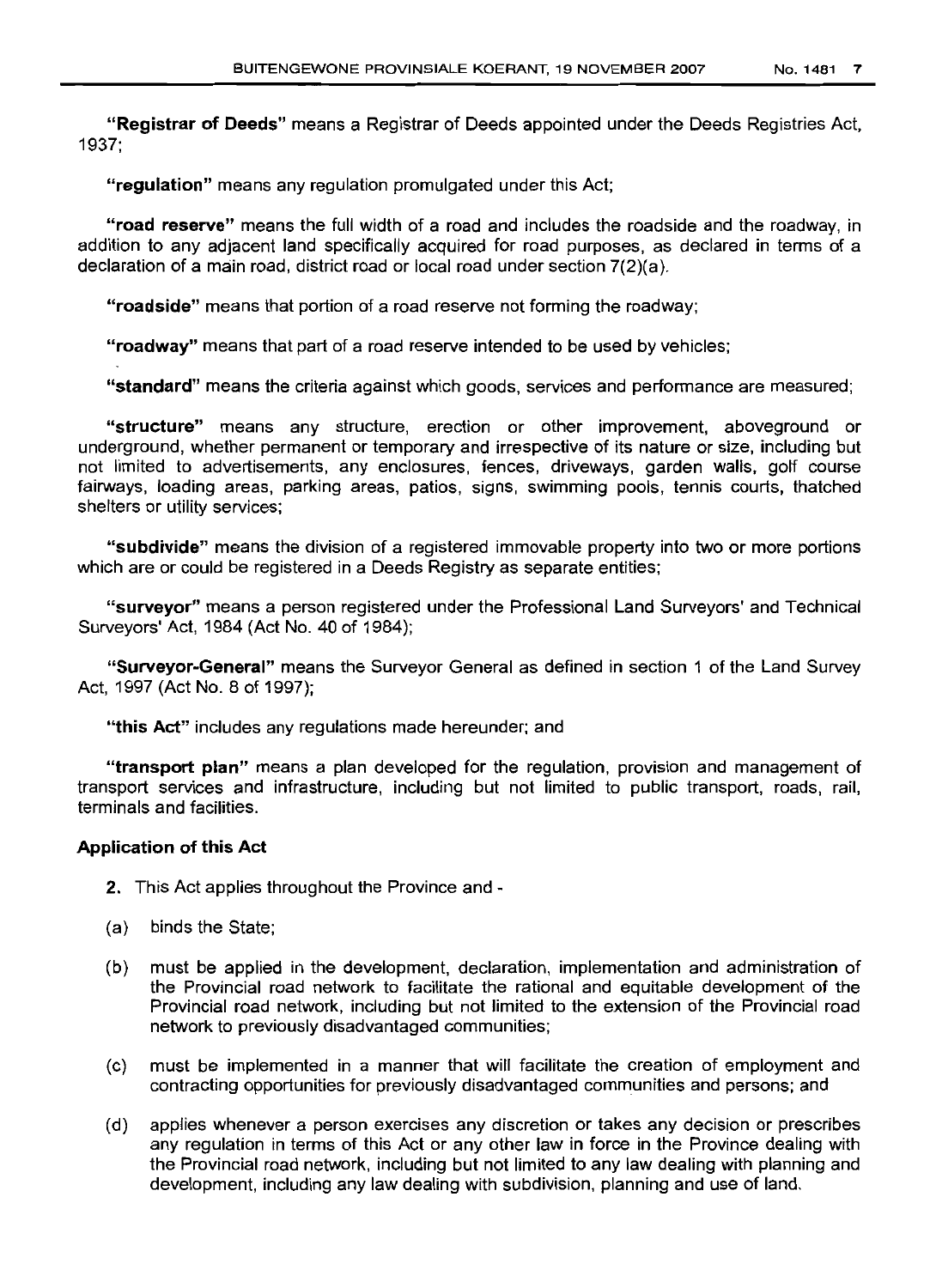## **Powers of Member of Executive Council**

3.(1) The Member of the Executive Council must, within available resources, develop, declare, implement, administer and promote the Provincial road network in terms of effective, open, accountable and co-operative governance and in accordance with National and Provincial norms, standards and practices in order to  $-$ 

- (a) achieve optimal road safety standards within the Province;
- (b) protect and maintain Provincial road network assets;
- (c) achieve the progressive realization of equitable road access to all communities within the Province;
- (d) ensure efficient and cost-effective management and control of the Provincial road network; and
- (e) maintain and protect the environment

(2) The Member of the Executive Council is, within available resources, responsible for all aspects of management, control, implementation and administration of the Provincial road network, including but not limited to  $-$ 

- (a) determining Provincial road network priorities and allocations;
- (b) providing technical and logistical support, financial management, monitoring and evaluation of the Provincial road network and undertaking corrective action where required;
- (c) coordinating, planning, developing, implementing, controlling, operating and maintaining the Provincial road network;
- (d) ensuring an equitable and appropriate allocation of funds for the Provincial road network;
- (e) declaring and de-declaring Provincial roads;
- (f) designing, constructing, maintaining, operating, managing, altering, deviating and closing Provincial roads;
- (g) acquiring property by means of lease, purchase or donation for and on behalf of the Department, including but not limited to authorizing temporary occupation of private immovable property or expropriating property for transport development and ensuring the payment of just and equitable compensation for the obtaining of the land or property for public purposes or in the public interest in terms of the Expropriation Act, 1975 (Act No. 63 of 1975) and disposing of property for and on behalf of the Department in terms of the State Land Disposal Act, 1961 (Act No. 48 of 1961);
- (h) controlling main and district road access;
- (i) maintaining roadside control of the Provincial road network;
- (j) managing advertising on or adjacent to main roads and, where a safety hazard exists, on district roads and local roads;
- (k) promulgating and enforcing road fencing regulations and fencing contribution regulations;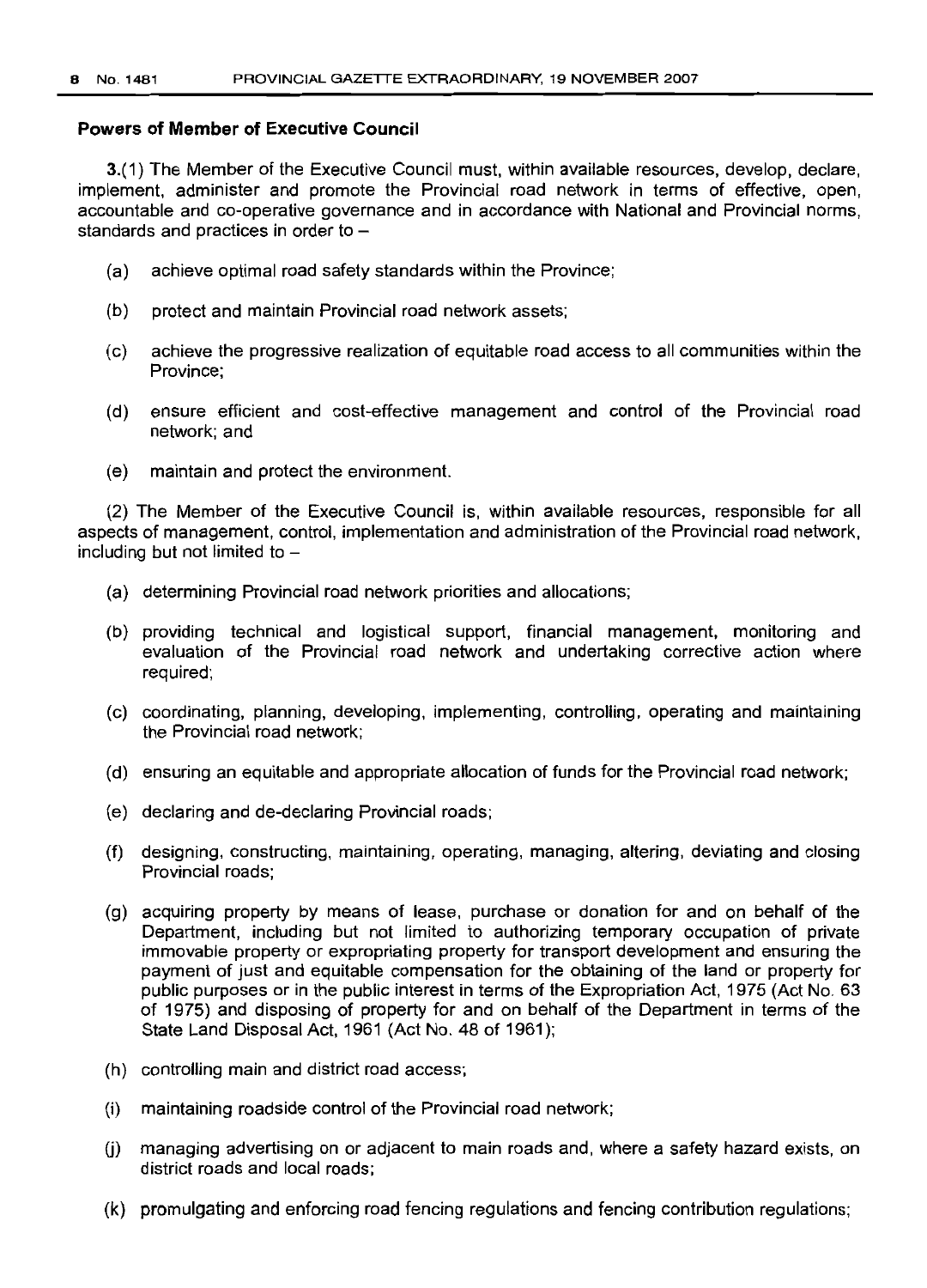- (I) regulating Provincial road network contributions;
- (m) authorizing payments of grants-in-aid or ex gratia payments as required to achieve the objectives of this Act, subject to the Public Finance Management Act, 1999 and the Treasury Regulations;
- (n) entering into any agreement with a Municipality, entity or person to provide for a contribution to secure the construction, reconstruction, improvement, repair or maintenance of any Provincial road or to acquire or dispose of, by lease, purchase or donation, any property on or adjacent to an existing or proposed Provincial road; and
- (0) negotiating, entering into and signing contracts necessary to implement Provincial road network policy, subject to applicable procurement and purchasing prescripts.

(3) The Member of the Executive Council must apply uniform standards utilizing objective criteria to all determinations of the status of any road within the Provincial road network.

(4) Where the National Department of Transport, a Municipality or any other entity or person requests that the Member of the Executive Council provide assistance with the construction and maintenance of roads which are not Provincial roads, the Member of the Executive Council, when providing such assistance, must enter into a written agreement with the National Department of Transport or the relevant Municipality, entity or person to provide for the work to be undertaken and the payment of all costs or a portion of such costs for the roads in question.

- $(5)$  The Member of the Executive Council may  $-$
- (a) convene meetings, liaise and consult with National Government, other Provinces, municipalities, Provincial Departments, the private sector, non-Governmental organizations, communities and constituencies served by the Department to achieve the objectives of this Act;
- (b) establish, set the terms and conditions of reference in relation to and administer projects to promote the removal of refuse and rubbish and to contribute to the beautification of Provincial roads;
- (c) create technical, advisory and other consultative structures required to implement Provincial road network policy, establish terms and conditions of reference and conditions for appointment to those structures, and make the necessary appointments;
- (d) initiate and coordinate accurate and relevant research as he or she considers advisable in the performance of Departmental functions;
- (e) make recommendations to all levels of Government where he or she considers legislation or action advisable for the promotion of the Provincial road network;
- (f) propose enactment of legislation and regulations to implement and administer the Provincial road network;
- (g) delegate, in writing, any authority in terms of this Act concerning a Provincial road to a Municipality and may also withdraw the delegation of authority at any time; and
- (h) delegate, in writing, any authority in terms of this Act to any officer within the Department and may also withdraw the delegation of authority at any time.
- (6) The Member of the Executive Council must, within available resources, -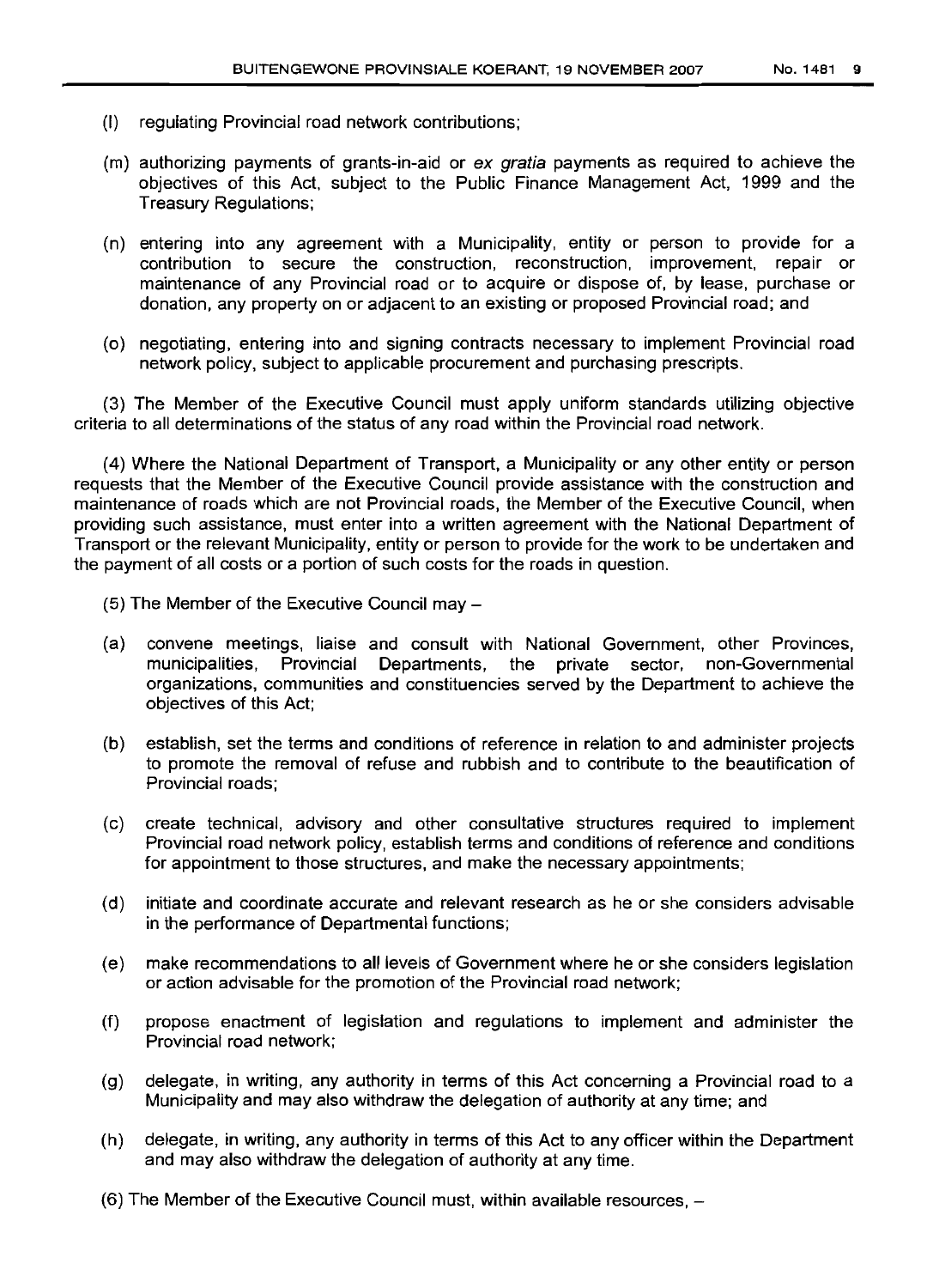- (a) ensure that the Department exercises the highest professional standards in the promotion of the Provincial road network, allooation and expenditure of funds and accounting for funds from National Government, Provincial Government, or any other source; and
- (b) undertake any other responsibilities and functions, as required by this Act or any other National or Provincial law.

#### Vesting control, establishment, administration and management of Provincial roads

4.(1) The control, establishment, administration and management of all Provincial roads vests in the Member of the Executive Council.

(2) The control, administration and management of existing roads within the Province and which roads were administered under the Roads Ordinance, 1957 (Ordinance No. 22 of 1957), by the Department before the coming into operation of this Act, vests in the Member of the Executive Council.

#### Establishment, control, implementation, administration and management of Provincial road network

5.(1) The Member of the Executive Council must establish, control, implement, administer and manage the Provincial road network, which must be planned, declared and administered within a structured framework to provide equitable road access to address developmental needs in all communities within the Province.

(2) The Member of the Executive Council is entitled to access to any public road in the Province to provide planning, development, construction and maintenance services.

(3) Legal responsibility and liability for work undertaken in connection with any road under subsection (2) is limited solely to Provincial roads within the Provincial road network or roads on which the Member of the Executive Council has authorized construction or maintenance.

(4) All roads within the Provincial road network are public roads which the public is entitled to use, except where a road or a portion thereof has been temporarily or permanently closed or is being constructed, altered, repaired or maintained.

#### Determination of standards for Provincial and public roads

6.(1) The Member of the Executive Council must determine all standards and requirements for Provincial roads and public roads and the standards and requirements apply to any Municipality, entity or person with respect to the Provincial road network.

(2) Provincial standards and requirements relating to the Provincial road network under subsection  $(1)$  apply to  $-$ 

- (a) access to and use of a main and district road;
- (b) construction or maintenance of a Provincial road;
- (c) closure, alteration or deviation of a Provincial road;
- (d) storm water and watercourses on a Provincial road;
- (e) structures on or adjacent to a Provincial road;
- (f) fencing adjacent to a Provincial road;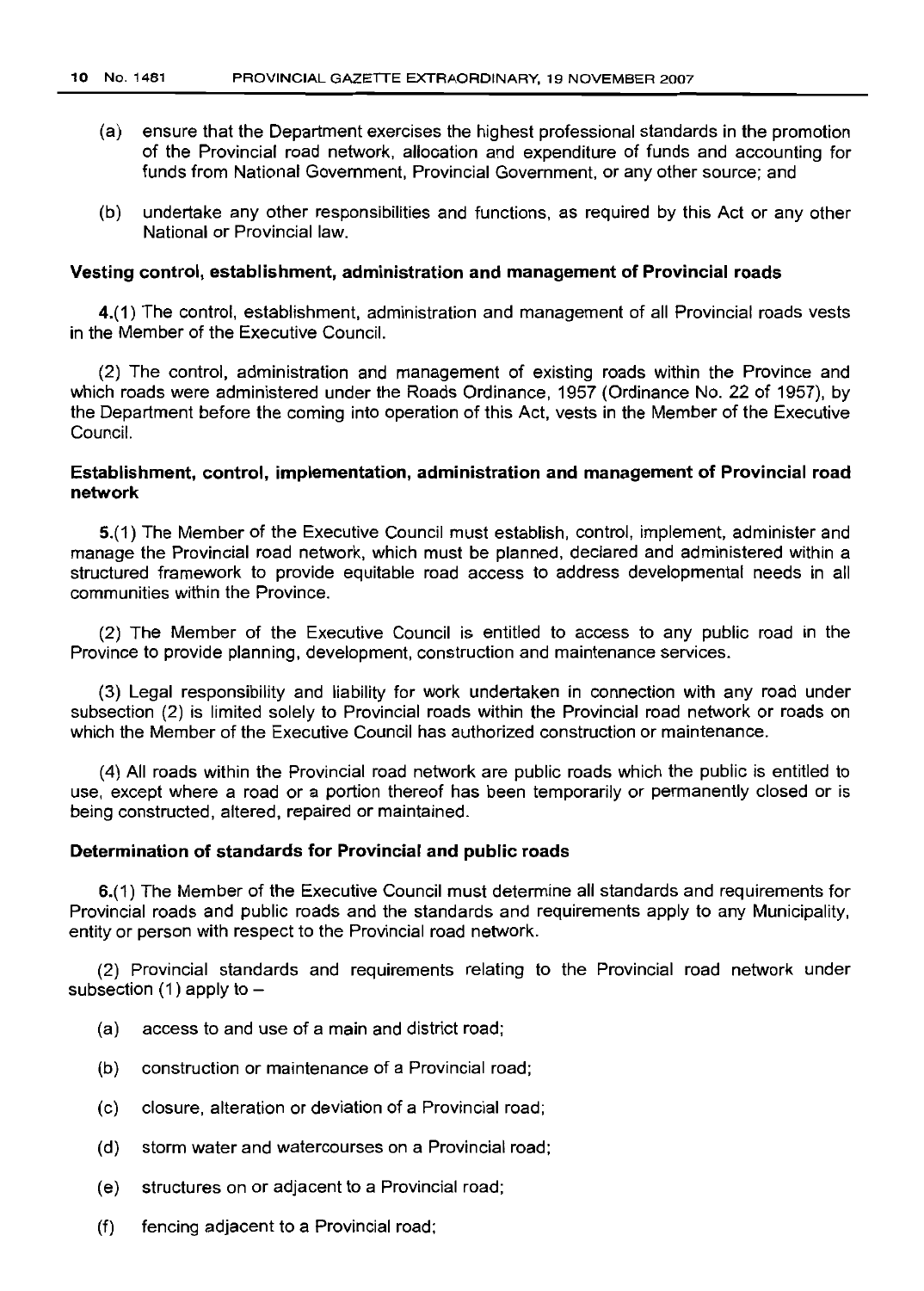- (g) refuse on a Provincial road;
- (h) damage to a Provincial road;
- (i) trading on or adjacent to a Provincial road;
- (j) advertising on or adjacent to a Provincial road; and
- (k) any other standards and requirements relevant to the Provincial road network.

#### **Declaration and de-declaration of Provincial roads**

7.( 1) The Member of the Executive Council must make regulations prescribing the requirements for the declaration and de-declaration of Provincial roads.

(2) The Member of the Executive Council may, subject to subsections (4) and (7) and by notice in the Gazette, and by utilizing or applying any applicable National roads classification system, -

- (a) declare that any road, section of a road or any route within the Province is a main road, district road or local road and, subject to National legislation, may restrict the usage of a main road, district road or local road to specified categories of vehicles; or
- (b) declare or modify a declaration related to an existing main road, district road or local road or section of a main road, district road or local road and declare that the status or nature of the road has changed and anyone of the following may apply:
	- (i) The status of the main road, district road or local road or section of a main road, district road or local road is converted into another category of Provincial road;
	- (ii) A relevant Municipality, entity or person or the National Department of Transport must assume control of and responsibility for the main road, district road or local road or section of a main road, district road or local road; or
	- (iii) The main road, district road or local road or section of a main road, district road or local road must be closed.

(3) If the Member of the Executive Council decides to proceed with the construction of a new Provincial road or deviate from any existing Provincial road, the Member of the Executive Council must, by notice in the Gazette, indicate the approximate route the proposed Provincial road or deviation is to follow and must declare such road a main road, district road or local road.

(4) Where the Member of the Executive Council has determined that there is a need to declare or de-declare a main road, district road or local road, the Member of the Executive Council must consult with the Municipality to be affected by the proposed declaration or de-declaration.

(5) The Member of the Executive Council must enter into a written agreement with the relevant Municipality, entity or person or National Department of Transport, which must, in terms of subsection (2)(b)(ii), exercise control over and responsibility for a main road, district road or local road or section of a main road, district road or local road.

(6) The Member of the Executive Council may, where appropriate and within the constraints of available financial resources, pay full or partial compensation to the relevant Municipality, entity or person entering into a written agreement in terms of subsection (5).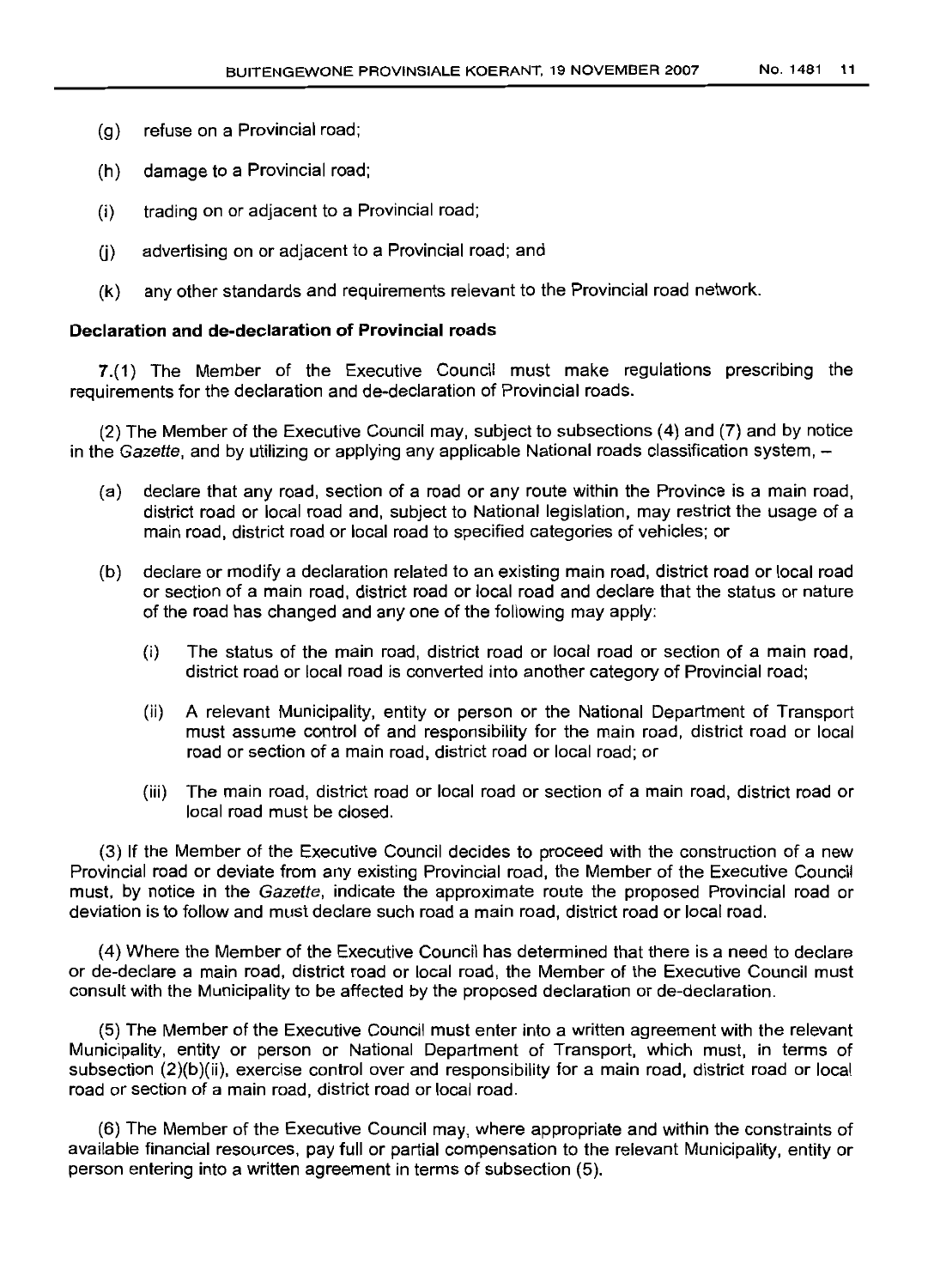(7) If the Member of the Executive Council and the relevant Municipality, entity or person cannot reach agreement in terms of subsection (2)(b)(ii) on the control and responsibility for a Provincial road, the dispute must be resolved in accordance with the Arbitration Act, 1965 (Act No. 42 of 1965), by an arbitrator agreed to by the parties and if the parties fail to agree on an arbitrator the State Attorney must appoint an arbitrator to resolve the dispute and  $-$ 

- (a) each party must pay an equal share of all fees and costs related to the arbitration; and
- (b) the decision of the arbitrator is final and binding on all parties.

## Status of roads within the Province

8.(1) Subject to subsection (2), the existing status of a road within the Province immediately preceding the coming into operation of this Act, is not affected by the coming into operation of this Act.

(2) With effect from a date two years after the coming into operation of this Act, all roads within the Province are, subject to such roads being duly declared a National road under section 40 of the South African National Roads Agency Limited and National Roads Act, 1998 (Act No.7 of 1998), or a Provincial road as contemplated in section 7 and subject to any other provision of this Act, the responsibility of the Municipality within which area of jurisdiction such road is situated.

(3) The Member of the Executive Council must, within two years of this Act coming into operation, assess and determine the status of all roads and public rights-of-way within the Provincial road network and effect any declaration or de-declaration which may be necessary to give effect to such assessment and determination.

## Construction and maintenance of Provincial roads

9.(1) The Member of the Executive Council is, within available financial resources, responsible for the construction and maintenance of Provincial roads and any other work which is necessary for the maintenance of Provincial roads.

(2)(a) If a Municipality, entity or person wishes to undertake construction, maintenance or any other work on a Provincial road on an agency or any other basis, such Municipality, entity or person must obtain written approval from the Member of the Executive Council prior to undertaking such construction, maintenance or other work.

(b) A Municipality, entity or person undertaking construction, maintenance or other work on a Provincial road in terms of paragraph (a) must, under section 6, adhere to Provincial standards and requirements for Provincial roads.

(c) The Member of the Executive Council, where he or she has granted written approval to a Municipality, entity or person to undertake construction, maintenance or other work on a Provincial road, must specify the terms of reference and any payment for work so performed on a Provincial road.

(3) The Member of the Executive Council is not liable for any claim or damages arising from the .existence, construction, use or maintenance of any Provincial road, except where the loss or damage was caused by the willful or negligent act or omission of an official.

## Access to main roads and district roads and closure of Provincial roads

10.(1) A person may not  $-$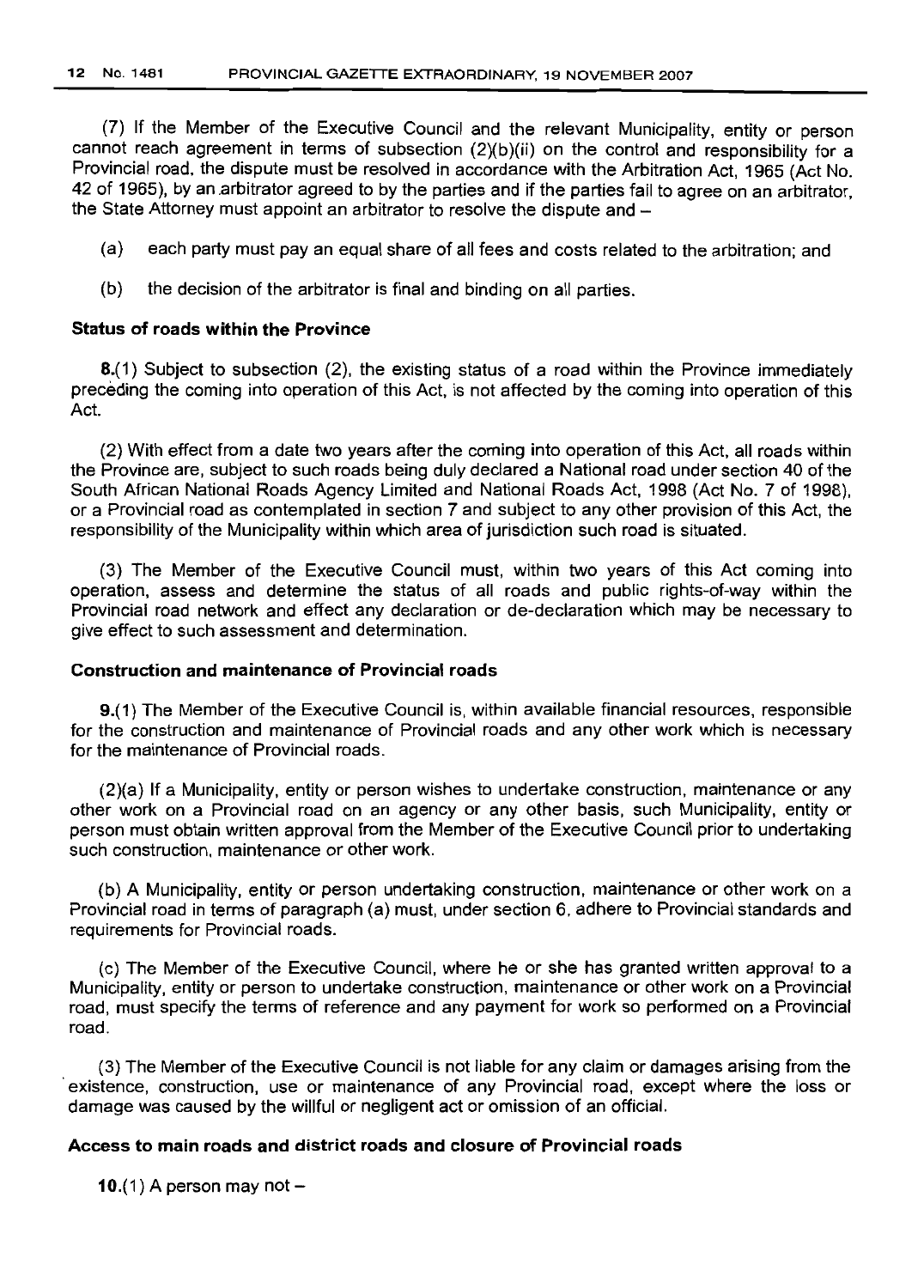- (a) gain access to a main road or district road except at an entrance or exit authorized by the Member of the Executive Council and provided for that purpose;
- (b) construct or otherwise use an access to an existing main road or district road without prior authorization contemplated in subsection (2); or
- (c) close or partially close any Provincial road without prior written authorization contemplated in subsection (2).
- (2) The Member of the Executive Council may -
- (a) as may be necessary, designate, authorize or otherwise provide for access to and from a main road or district road;
- (b) upon written application by a Municipality, entity or person, grant written authorization for access to or from a main road or district road or closure of a Provincial road and must specify in the authorization any conditions relating to the access or closure, including but not limited to the nature of access or closure and the place and manner in which the access or closure may be erected, constructed or otherwise provided for;
- (c) upon written application by a Municipality, entity or person, refuse to grant written authorization for access to and from a main or district road, in which case the Member of the Executive Council  $-$ 
	- (I) must provide written reasons for his or her refusal to the applicant; and
	- (ii) may indicate alternative or suggested adequate arrangements for any new access;
- (d) at any time amend or cancel an authorization issued under this section; or
- (e) temporarily close or partially close any Provincial road for the execution of repairs or any other necessary purpose: Provided that, except in the event of an emergency, a Provincial road may not be completely closed unless arrangements are made for the diversion of traffic.

(3) Where the Member of the Executive Council determines that it is necessary to close, alter or deviate a Provincial road, entrance, driveway or other means of access to a Provincial road, the Member of the Executive Council must provide reasonable alternative access to the main road, district road, local road or affected property unless the Member of the Executive Council determines, based on objective criteria, that the provision of alternative access is not feasible under the circumstances.

(4) The Member of the Executive Council may, subject to available financial resources and with due regard to the lack of an' alternative access to or from a main road, district road or local road which has been closed in terms of subsection (2)(e), compensate a person who had authorized access to the Provincial road for direct loss suffered by him or her as a result of the closure of the Provincial road.

- (5) Access in relation to a main road or district road under this section includes-
- (a) any road, bridge, subway, gate, stile, passage or other means by which it is possible to gain access to a main road or district road;
- (b) any new access required for any new building other than a building to replace, alter or extend an existing building which is erected on any property served by an existing direct access; or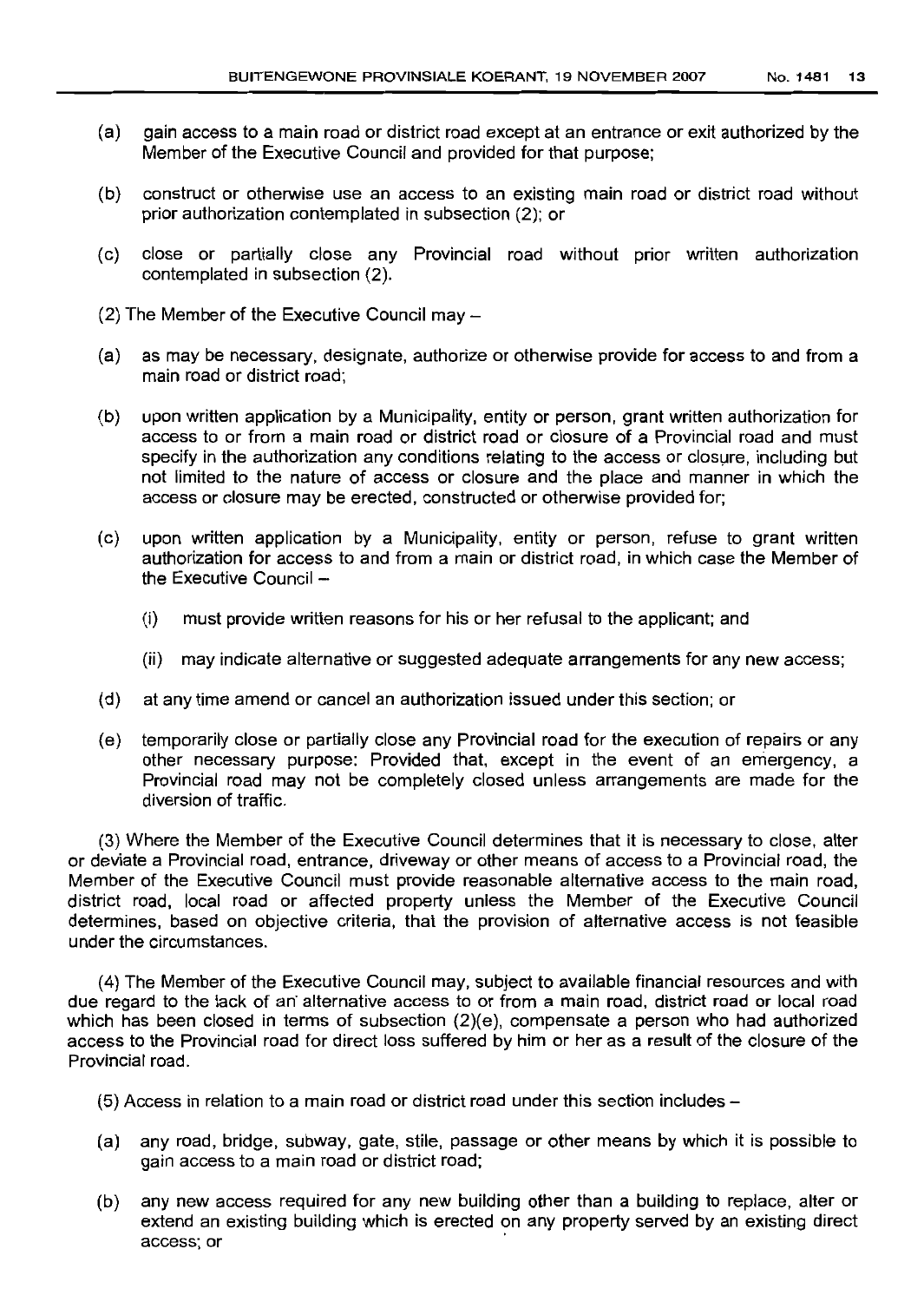(c) any new access required for any property which is served by an existing access and for which there is a plan to subdivide that property.

(6) Access to or from a main road or district road which, immediately before the commencement of this Act, was authorized by or under any other law, is deemed to be authorized under this Act.

(7) A person is guilty of an offence and has no claim against the Member of the Executive Council for any harm or damage incurred where he or she -

- (a) causes a vehicle to enter or exit to a main road or district road at any place other than access points authorized in terms of this Act; or
- (b) uses a Provincial road which is closed in terms of subsection (2)(e) in disregard of any measures undertaken to ensure the safety of the public.

(8) A person is guilty of an offence and liable for all costs incurred to restore an affected Provincial road to its original condition where he or she -

- (a) obstructs direct access to an entrance, driveway or other means of access to a main road or district road; or
- (b) closes, alters, obstructs, blockades or deviates a Provincial road.

(9) Where the Member of the Executive Council restores an affected Provincial road to its original condition, the Member of the Executive Council is not liable for any claim or damages arising from the construction, use, maintenance or repairs of that Provincial road, except where the loss or damage was caused by the willful or negligent act or omission of an official.

#### **Junctions between public roads or public rights-ot-way and Provincial roads**

- 11. The Member of the Executive Council may -
- (a) alter or deviate any junction between a Provincial road and any other public road or public right-of-way in the manner and to the extent that may be necessary; or
- (b) close any access from a public road or public right-of-way to a Provincial road: Provided that the access must not be closed unless there is reasonable alternative means of access to a Provincial road from all properties served by the public road or public right-ofway.

#### **Control of storm water and watercourses on Provincial roads**

12.(1) A person may not, without the prior written approval of the Member of the Executive Council, which approval may be conditional or unconditional -

- (a) lead any water over, under or across a Provincial road; or
- (b) by any means whatsoever, raise the level of water in any river, dam or watercourse so as to cause interference with or endanger any Provincial road or any bridge, culvert, drift or other thing forming part of, connected with or belonging to a Provincial road.

(2) The Member of the Executive Council may, subject to any other laws as may be applicable and after consultation with the owner and the lessee  $-$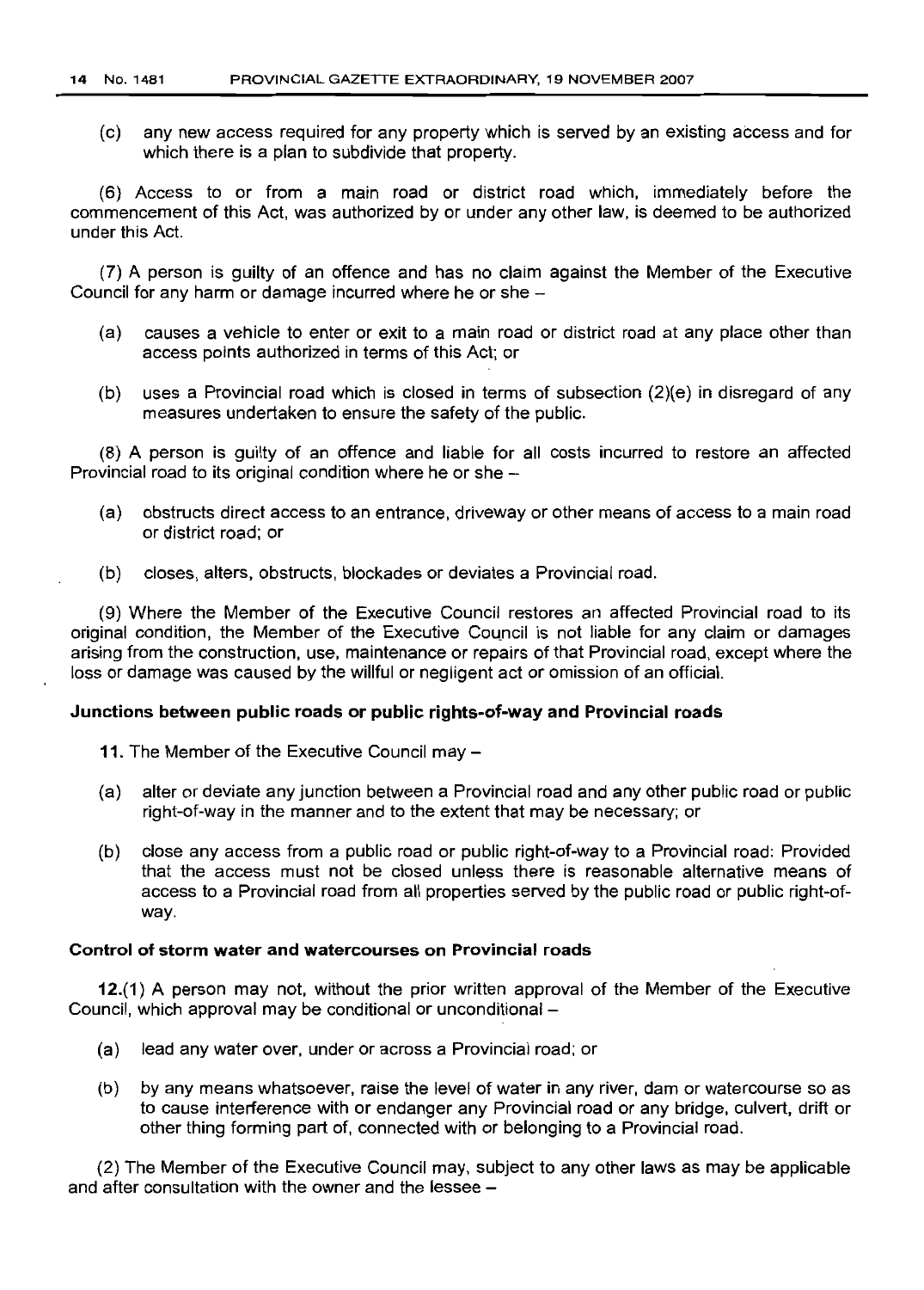- (a) deviate any watercourse, stream or river if the deviation is necessary for the protection of a Provincial road or structure related to a Provincial road or for the construction of a structure connected with or belonging to a Provincial road; or
- (b) divert storm water from or under any Provincial road onto private property, other than land occupied by buildings, other structures or improvements; and
- (c) pay reasonable compensation, as agreed upon, or failing agreement, as may be determined in accordance with section 14 of the Expropriation Act, 1975 (Act No. 63 of 1975), for any damage caused as a result of any action taken under paragraph (a) or paragraph (b).

## Structures adjacent to and on Provincial roads

13.(1) No person may, without the prior written permission of the Member of the Executive Council, which permission may be conditional or unconditional, erect, lay, establish or alter any structure or permit the erection, laying, establishment or alteration of any structure -

- (a) on, over or below the surface of a Provincial road so as to encroach on a Provincial road; or
- (b) in a building restriction area within 20 metres of the boundary of a main road or district road.

(2) If the Member of the Executive Council grants permission to erect, lay, establish or alter a structure or imposes an obligation to remove a structure as a condition imposed under subsection (1), the Registrar of Deeds must immediately, upon the written request of the Member of the Executive Council, register or endorse the permission or obligation on the title deed of the land in question and in the appropriate registers in the office of the Registrar of Deeds and -

- (a) the cost in connection with the registration or endorsement must be paid by the person to whom the permission or endorsement has been granted; and
- (b) the Member of the Executive Council may enforce compliance with the prescribed registration.

(3) A person who, without the permission contemplated in subsection (1) or contrary to the terms and conditions of such permission, erects, lays, establishes or alters any structure or other thing, or grants permission therefor must, if the Member of the Executive Council has by notice in writing directed him or her to do so, remove the structure, alteration or addition within the period stated in the notice, which period may not be less than fourteen days.

(4)(a) Subject to paragraph (b), the Member of the Executive Council may remove a structure, alteration or addition for which he or she has by notice in terms of subsection (3), directed the removal and which has not been removed within the period stated in the notice.

(b) If a hazardous or dangerous situation requiring immediate or urgent action arises in the public interest, the Member of the Executive Council may, without first directing its removal under subsection (3), remove any structure, alteration or addition which has been erected, laid, or established on, over or below the surface of a Provincial road without the permission contemplated in subsection (1) or contrary to the terms and conditions of such permission.

(5) The Member of the Executive Council may, in consultation with the landowner concerned, remove any structure, alteration or addition which has, before the commencement of this Act, been erected, laid, or established on, over or below the surface of a Provincial road or other land situated within 20 metres of the boundary of a Provincial road.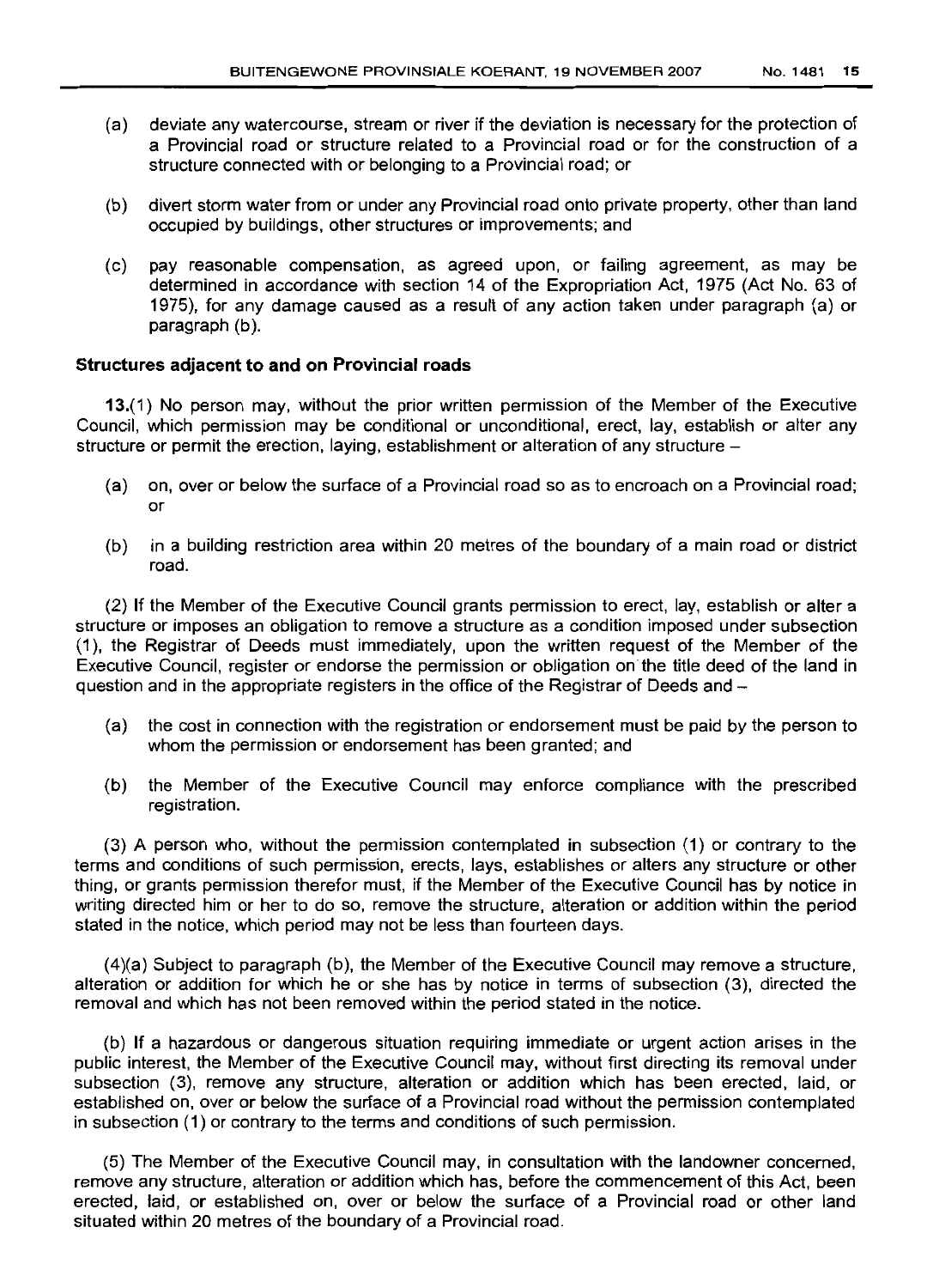(6) The Member of the Executive Council may recover the cost of any removal or relocation contemplated in this section from the appropriate person or body.

#### Fencing on Provincial roads

14.(1) The Member of the Executive Council may, based on objective criteria as prescribed, authorize the erection of fencing adjacent to a Provincial road, which fencing must thereafter be maintained by the owner of the property adjacent to the Provincial road.

(2) An owner of land adjacent to a Provincial road is responsible for all maintenance of any fence adjacent to his or her property and constructed by the Department.

(3) The Member of the Executive Council may, notwithstanding the Fencing Act, 1963 (Act No. 31 of 1963), in his or her discretion, authorize a contribution for the maintenance of any fence adjacent to a Provincial road, but this provision does not remove or diminish the responsibility of the owner of land adjacent to a Provincial road for maintaining any fence adjacent to his or her property.

(4) Sections 22 to 27, inclusive, of the Fencing Act, 1963 apply *mutatis mutandis* to this section.

## Prohibition on abandoning vehicles, machines or parts, or leaving of refuse within the boundaries of Provincial roads and road reserves

15.(1) No person may, within the boundaries of a Provincial road or road reserve and without the prior written permission of the Member of the Executive Council or contrary to any condition imposed by the Member of the Executive Council as set out in such written approval, abandon any vehicle, machine or part, or leave any other refuse.

(2) The Member of the Executive Council may authorize the removal of refuse or abandoned vehicles, machines or parts found within the boundaries of a Provincial road or road reserve, and may recover the cost of removal from the person who left the vehicle, machine, part or other refuse within the boundaries of a Provincial road or road reserve.

## Damaging Provincial roads

16.(1) A person who willfully or negligently damages a Provincial road is guilty of an offence.

(2) A court convicting a person of willfully or negligently damaging a Provincial road may, in addition to imposing a sentence on him or her, order him or her to pay an amount which in the opinion of the court is equal to the value of the damage caused.

(3)(a) The Member of the Executive Council may, on reasonable grounds, instruct, by written notice, a person whose actions or omissions -

- (i) have caused damage to a Provincial road; or
- (ii) are likely to cause damage to a Provincial road;

to take action or refrain from taking action as may be specified in the notice within the period specified in the notice.

(b) Notwithstanding the provisions of paragraph (a), in the event of a hazardous or dangerous situation arising which requires immediate or urgent action in the public interest, the Member of the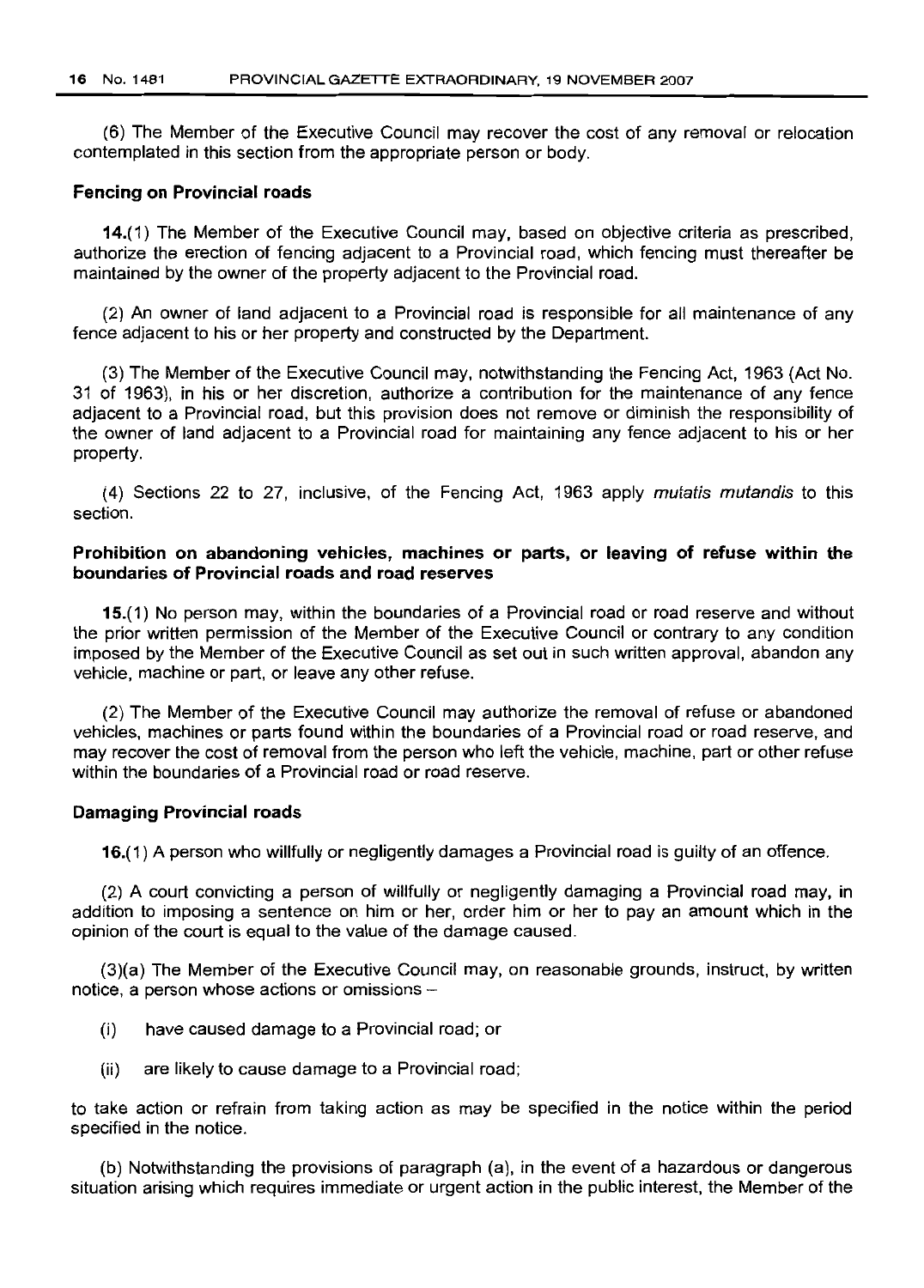Executive Council or a person authorized by him or her may enter upon any land and take such action as may be necessary to prevent damage to a Provincial road.

(4) If a person fails to comply with an instruction issued under subsection (3)(a), the Member of the Executive Council  $-$ 

- (a) may take any measure that may be necessary to prevent the occurrence of the damage referred to in subsection (3)(a);
- (b) is not liable for any measure taken or work performed by the Department or its agents in terms of subsection (a); and
- (c) may recover the cost for any measures taken or work performed from the person whose actions or omissions have caused damage to a Provincial road or are likely to cause damage to a Provincial road.

## Obstruction of officials, surveyors or contractors or interference with survey pegs

17.(1) A person who obstructs or hinders the Member of the Executive Council or any official, surveyor or contractor in the execution of his or her duties, or prevents any official, surveyor or contractor from entering upon land for any purpose authorized by this Act is guilty of an offence.

(2) A person who moves, or willfully damages any survey pegs placed by the Member of the Executive Council or any official, surveyor or contractor in the execution of his or her duties in terms of this Act, is guilty of an offence.

#### Trading on or adjacent to Provincial roads

18.(1) No person may, without the written approval of the Member of the Executive Council, or contrary to the terms and conditions of that approval, carry on any trade, offer, deliver or manufacture for sale any goods on a Provincial road within 20 metres of the boundary of such Provincial road.

(2) An official or a person authorized in writing by the Member of the Executive Councilor authorized in terms of any legislation to control traffic on a Provincial road may require a person suspected on reasonable grounds of contravening subsection (1), to produce the written approval, and failing which must  $-$ 

- (a) request the person concerned to provide his or her full name, identity number and residential address, including any telephone or other contact information and any other relevant documentation to confirm the information; and
- (b) order that person to remove any structure, tent, vehicle, implement or other object and may seize all articles reasonably related to the contravention of subsection (1), including any structure, tent, vehicle, implement or other object related to the commission of the offence.

## Development plans

19.(1) A Municipality undertaking the preparation of a development plan must give notice of its intention in the manner prescribed to the Member of the Executive Council.

 $(2)$  Any development plan must  $-$ 

(a) include a transport plan; and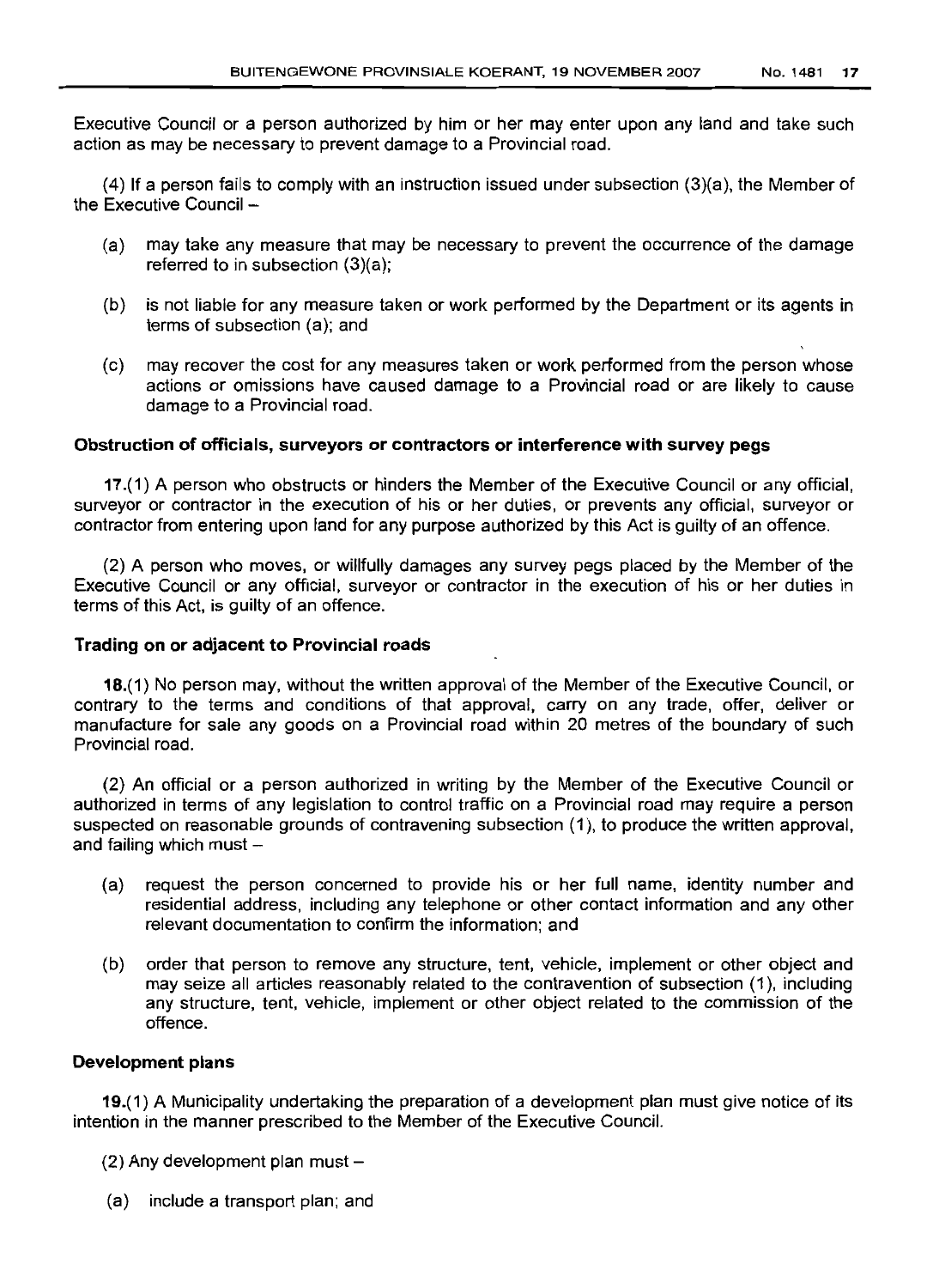(b) specify the impact of the development plan on the Provincial road network.

(3)(a) A Municipality preparing a development plan must submit its plan in terms of this section to the Member of the Executive Council.

(b) The Member of the Executive Council must review the development plan submitted under paragraph (a) within 28 days and must -

- (i) either approve or refuse the development plan to the extent that it affects the Provincial road network in the Province; and
- (ii) submit his or her decision and any objections with respect to the development plan, which written decision may include directions for compliance with the Provincial road network policy, standards, norms and frameworks, to the Municipality.

(c) The Municipality may not proceed with the development plan if it is in conflict with the directives of the Member of the Executive Council under paragraph (b)(ii).

## **Restriction on subdivision of land**

20.(1) Any Municipality or entity in the Province vested with the responsibility for considering any application for the subdivision of land must give written notice to the Member of the Executive Council of any such application involving property adjacent to any Provincial road and within 500 metres of an intersection of a Provincial road and any other public road.

 $(2)$  The Member of the Executive Council must, within 28 days  $-$ 

- (a) either approve or refuse an application submitted under subsection (1), to the extent that it affects the Provincial road network in the Province; and
- (b) submit his or her written decision and any objections concerning such application, including directions or conditions for compliance with any Provincial road network policy, to the Municipality or entity vested under law in the Province with responsibility for considering applications for the subdivision of land.

(3) The Municipality or entity contemplated in subsection (1), may not approve any such application  $-$ 

- (a) prior to the expiry of the 28 day period referred to in subsection (2); or
- (b) which is in conflict with the directions of or conditions imposed by the Member of the Executive Council as contemplated in subsection (2)(b), except to the extent that the Member of the Executive Council's directions are altered by the Development Tribunal established in terms of the Development Facilitation Act, 1995.

(4) The Surveyor-General may not approve any general plan, and the Registrar of Deeds may not allow the registration or endorsement of any title deed, until he or she is satisfied that in respect of land referred to in subsection (1), the Member of the Executive Council has certified that-

(a) there has been compliance with the provisions of subsections (1) to (3), inclusive; or

(b) in the event of any appeal, such appeal has been finalized.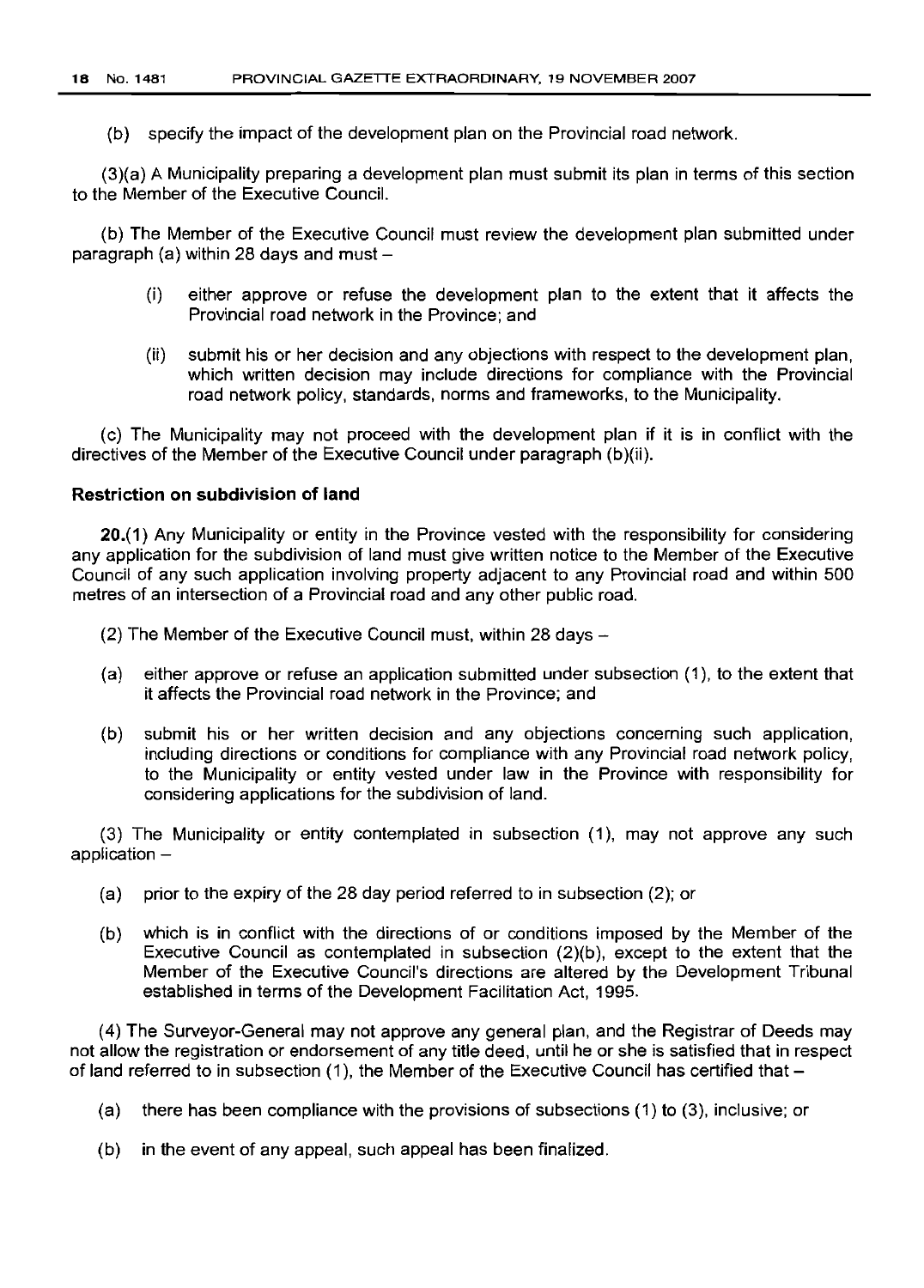#### **Land use changes and development proposals**

21.(1) Notwithstanding the provisions of any law to the contrary, any Municipality or entity with responsibility for approving changes in land use or development proposals and which receives an application for any change in land use adjacent to a Provincial road and within 500 metres of an intersection of a Provincial road and any public road, must -

- (a) within 14 days of receipt of the application and prior to considering or ruling on the application, submit the application to the Member of the Executive Council for his or her assessment and determination of the impact of the application on Provincial road and transport plans and services; and
- (b) ensure that the application has sufficient information for the Member of the Executive Council to assess and determine the impact of the application on Provincial road and transport services.
- $(2)$  The Member of the Executive Council must, within 28 days  $-$
- (a) either approve or refuse an application for a change in land use or a development proposal submitted in terms of subsection (1), to the extent that it affects the Provincial road network in the Province; and
- (b) submit his or her written decision and any objections concerning the application for change in land use or any development proposal, including directives or conditions for compliance with any Provincial road network policy, to the Municipality or entity vested under law in the Province with responsibility for considering any application for the subdivision of land.
- (3) The Municipality or entity contemplated in subsection (1), may not approve an application-
- (a) prior to the expiry of the 28 day period referred to in subsection (2); or
- (b) which is in conflict with the directives of or conditions imposed by the Member of the Executive Council as contemplated in subsection (2)(b).

(4) Notwithstanding any provision to the contrary in the Deeds Registries Act, 1937, any of the conditions imposed in subsection (2)(b) must be registered or endorsed against the relevant title deed.

(5) Notwithstanding any provision to the contrary in the Deeds Registries Act, 1937, or any other law, the Registrar of Deeds may, with the approval in writing of the Member of the Executive Council, cancel any condition which has, in terms of subsection (4), been inserted in a deed of transfer or endorsed upon a title deed.

#### **Amendment, rescission or lapsing of development proposals**

22.(1) Any amendment to or rescission of an approved development proposal contemplated in sections 19, 20 or 21 must be submitted to the Member of the Executive Council by the relevant Municipality and no amendment or rescission may be adopted without the prior written approval of the Member of the Executive Council.

(2) An action contemplated under a development proposal may not be commenced more than 18 months after the date of approval without submitting the proposal for reconsideration by the Member of the Executive Council under sections 19, 20 or 21.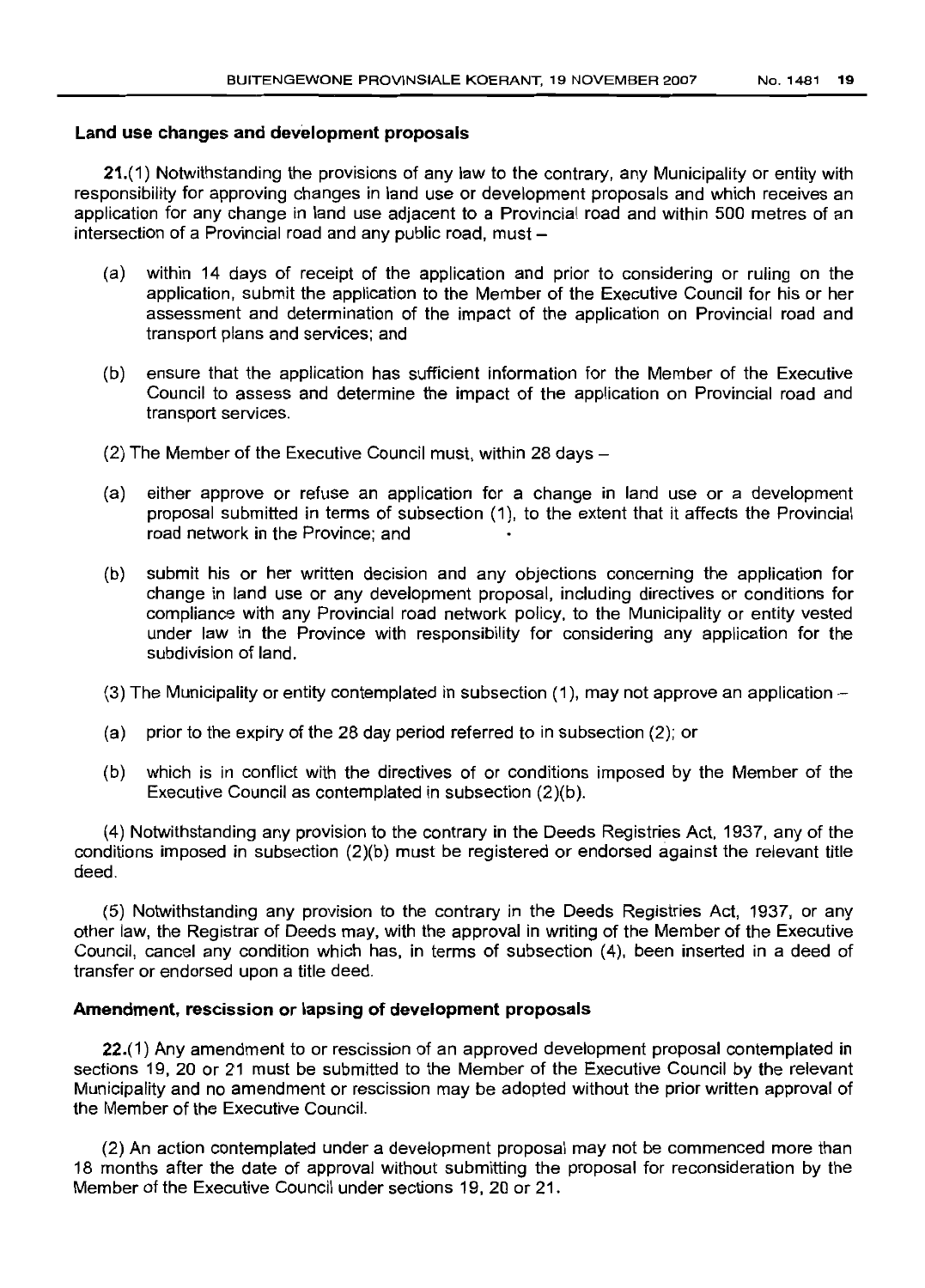#### Exemptions

23.(1) The Member of the Executive Council may, upon application to him or her in the manner prescribed, exempt any Municipality or entity wholly or partially from the provisions of sections 19, 20 or 21.

(2) The Member of the Executive Council may at any time, on good cause shown, withdraw an exemption contemplated in subsection (1).

(3) The Member of the Executive Council must, before granting or withdrawing any exemption, under subsections (1) or (2), indicate his or her intention to do 50 by publication in the Gazette.

(4) In granting or withdrawing any exemption under this section, the Member of the Executive Council may impose any appropriate conditions.

#### Declaration and de-declaration of an outspan

24. The Member of the Executive Council may, by notice in the Gazette, declare that property adjacent to a public road is or ceases to be an outspan for livestock and may erect any appropriate structure thereon.

#### Member of the Executive Council not liable for claim

25. The Member of the Executive Council is not liable for any claim or damages arising from the existence or use of any outspan, except where the damage or loss was caused by the willful or negligent act or omission by an official acting for and on behalf of the Department.

#### Prohibition of movement of livestock on public roads

26. The Member of the Executive Council may, by notice in the Gazette, prohibit or restrict the movement of livestock on any public road designated by him or her in the notice.

#### Impounding uncontrolled livestock

27. The Member of the Executive Council may, where the owners have failed to forthwith remove uncontrolled livestock from a Provincial road or a road reserve, impound the livestock under any applicable law.

## Acquisition and expropriation of land, material on or in land and right to use land temporarily

28.(1) The Member of the Executive Council may, by agreement with the owner of the land without recourse to the Expropriation Act, 1975, or subject to the Expropriation Act, 1975, pay  $common -$ 

- (a) to expropriate land for a Provincial road, the building of any Provincial road, works or any purpose concerning a Provincial road, including but not limited to any access road, the acquisition, mining or treatment of gravel, stone, sand, clay, water or any other material or substance, the accommodation of road building staff and the storage and maintenance of vehicles, machines, equipment, tools, stores or material;
- (b) to remove gravel, stone, sand, clay, water or any other material or substance on or in land for the construction and maintenance of a Provincial road for works or purposes referred to in paragraph (a); and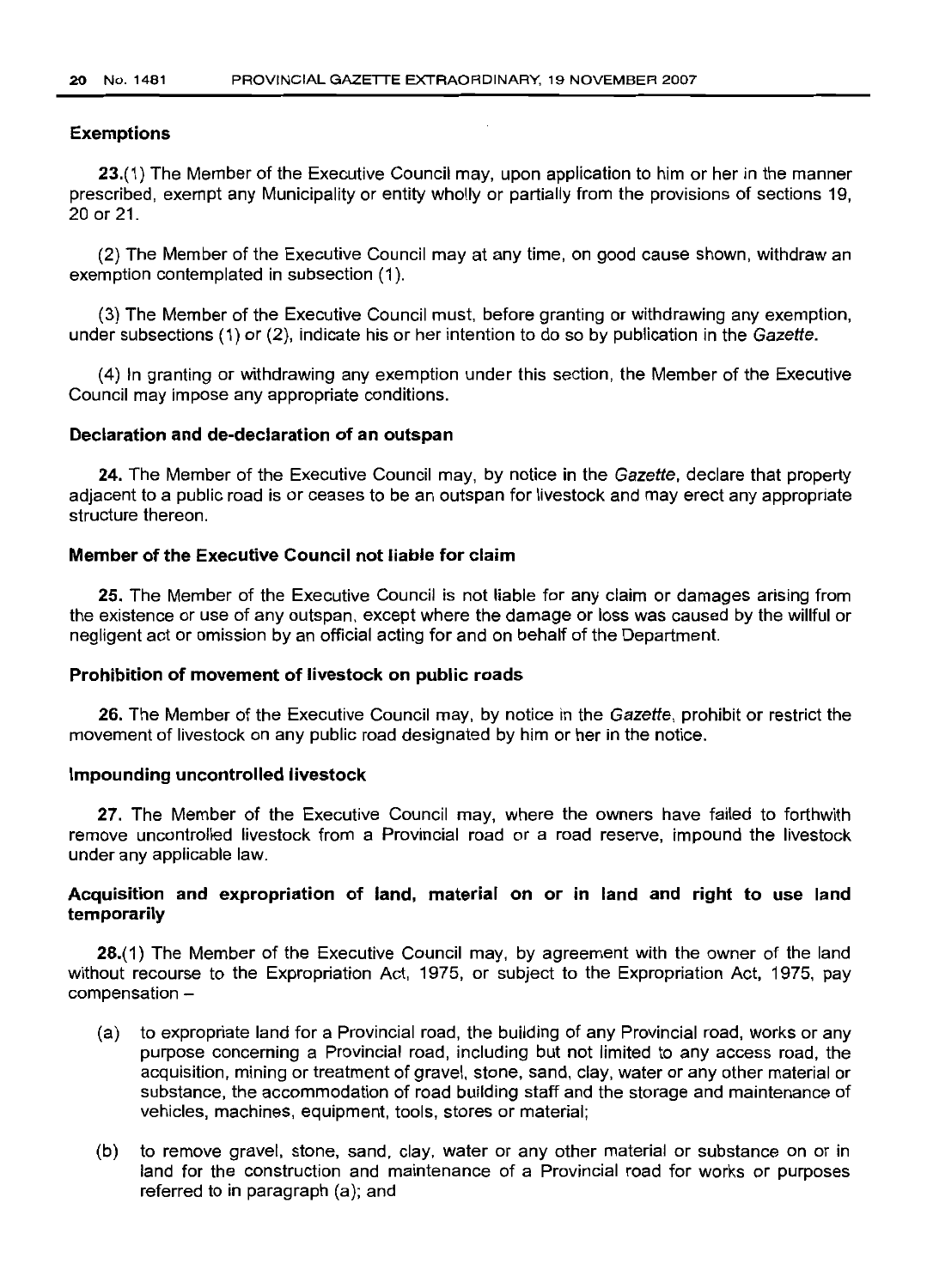(c) for the temporary use of land for any purpose for which the Member of the Executive Council may expropriate the land.

(2) The Member of the Executive Council may, in his or her discretion and notwithstanding anything in this Act, authorize by way of equitable relief where no payment or compensation is claimable, the payment of an amount to be determined by him or her, where serious injury is or will be caused by the exercise of any power of expropriation.

(3) If any land is or will be divided by a road in a manner that the land or any part of it is or will be useless to the owner, the Member of the Executive Council may, subject to the Expropriation Act, 1975, expropriate the land or the part of it in question.

## **Removal of materials from land and compensation**

29.(1) Subject to the provisions of the Minerals Act, 1991 (Act No. 50 of 1991), and subsection (2) of this section, the Member of the Executive Council may, in consultation with the landowner or the occupier of such land, search for and remove sand, stone, rock, gravel, clay, soil and other materials for road construction and maintenance in or on land.

(2) The owner or occupier of the land from which sand, stone, rock, gravel, clay, soil and any other materials are removed is entitled to reasonable compensation from the Department.

#### **Acquisition of land and vesting it in a Municipality**

30.(1) The Member of the Executive Council may, for the purpose of providing access from any property to a Provincial road, acquire as much of any property as is required for that purpose.

(2) The provisions of section 28 of this Act apply in respect of any expropriation or other acquisition in terms of subsection (1), for purposes of this Act.

(3) Land acquired by the Member of the Executive Council under subsection (1) within the area of jurisdiction of a Municipality must, from a date to be determined by the Member of the Executive Council, vest in such Municipality.

(4) For the purpose of subsection (3), the Member of the Executive Council must advise the Municipality of the contemplated vesting of land, whilst simultaneously submitting a plan of the road and proposed point of access to a Provincial road, to such Municipality.

## **Public right-of-way**

31.(1) A public right-of-way must  $-$ 

- (a) be registered by the Member of the Executive Council in accordance with this Act; and
- (b) constitute a reasonable means of access to a public road or other public amenity.

(2) A Municipality, entity or person applying for the registration or de-registration of a public right-of-way bears all costs incidental thereto, and must submit -

- (a) proof of consultation with all affected communities and the owner of occupier of the land concerned; and
- (b) an application in the prescribed form;

to the Member of the Executive Council, who may grant or refuse the application.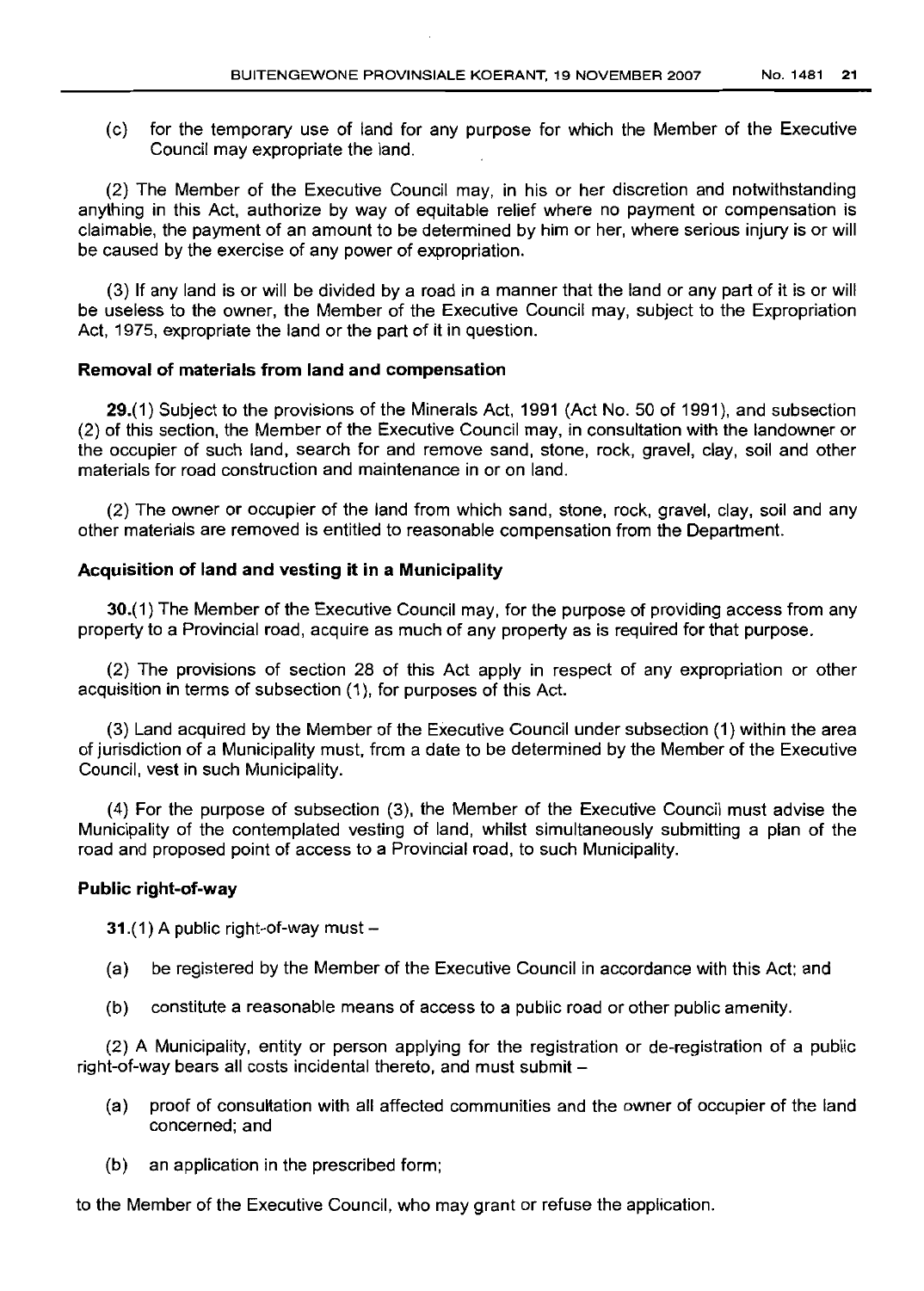(3) Notwithstanding the absence of an application contemplated in subsection (2), the Member of the Executive Council may, after consultation with the owner or occupier of land and an affected community, register or de-register a public right-of-way under this Act.

(4) The Member of the Executive Council must maintain a register of all public rights-of-way registered under section 1(a) and the register must be available for public viewing during normal business hours.

(5) A person who closes a registered right-of-way without prior written authorization from the Member of the Executive Council is guilty of an offence.

#### **Prohibition of certain advertisements on or adjacent to Provincial roads**

32.(1) Subject to the provisions of subsection (2), no person may display  $-$ 

- (a) an advertisement on a main road or permit it to be displayed unless it is displayed in accordance with the prior written permission of the Member of the Executive Council; or
- (b) any advertisement within 500 metres of and visible from a main road or permit any such advertisement to be displayed.

(2) The provisions of subsection (1) do not apply to the display of any advertisement which complies with the requirements, if any, of regulations relating to the nature, content or size of an advertisement or the time, place or manner of its display.

(3) A person who displays an advertisement or permits it to be displayed contrary to the provisions of subsection (1) must, if the Member of the Executive Council has by notice in writing directed the person to do so, remove the advertisement within the period stated in the notice which period may not be less than fourteen days.

(4)(a) Subject to the provisions of paragraph (b), the Member of the Executive Council may remove or order to be removed any advertisement which the Member of the Executive Council has by notice under subsection (3) directed to be removed and which has not been removed within the period stated in the notice, and recover the cost of removal from the person who displayed the advertisement or permitted its display.

(b) The Member of the Executive Council may at any time, on good cause shown, remove an advertisement displayed contrary to the provisions of subsection (1), without first directing its removal under subsection (3) and may recover the cost of removal from the person who displayed the advertisement or permitted its display.

(5) Where an advertisement constitutes a safety hazard for road users on or adjacent to a district road or local road, subsections (1) to (4), inclusive, apply mutatis mutandis to regulate advertisements on or adjacent to such district or local road.

 $(6)$  For purposes of this section, unless the contrary is proved  $-$ 

 $(a)$  an advertisement shall be deemed to be displayed  $-$ 

- (i) by the person who erected it or otherwise caused it to appear; or
- (ii) in the case of any advertisement relating to a product or article produced or manufactured by a particular person, or to a service rendered by a particular person, or to a business, undertaking or place owned by a particular person, by that person; and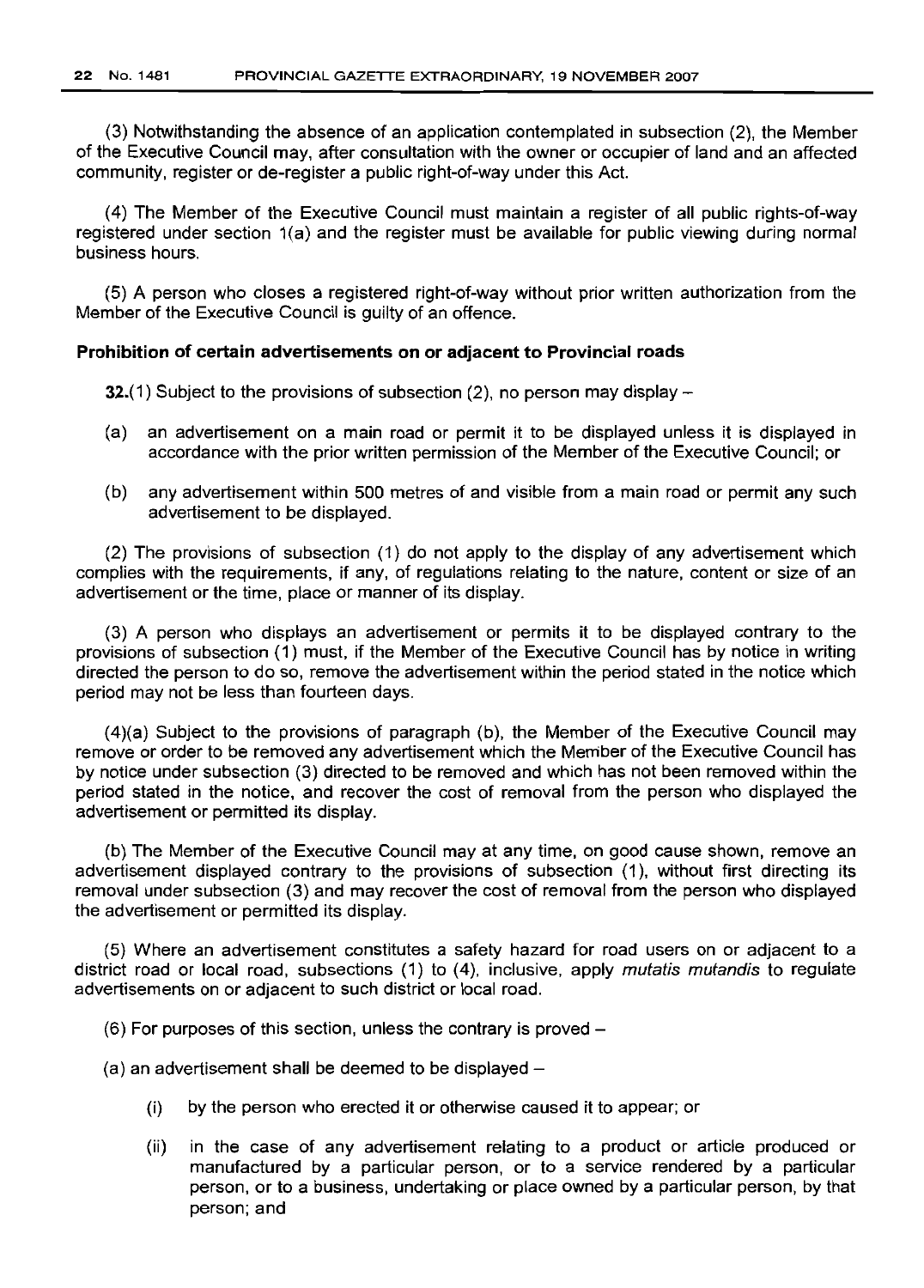(b) a person who owns or occupies land whereon an advertisement has been erected in contravention of this Act or regulations thereunder will be deemed to have erected the advertisement or otherwise to have caused it to appear or to have renovated, restored and repaired it, as the case may be, or to have permitted its erection, appearance, renovation or repair unless the contrary is proved.

## Permission to display advertisements

33.(1) The Member of the Executive Council may grant or refuse any permission in terms of section 32(1)(a) for which a person has applied.

(2) If the Member of the Executive Council grants permission under subsection (1), he or she may, subject to any applicable law, prescribe the -

- (a) specifications to which the advertisement must conform;
- (b) period during which the permission may be in effect;
- (c) manner, place and circumstances in which and the conditions subject to which the advertisement may be displayed, and the Member of the Executive Council may at any time amend or revoke such permission; and
- (d) fee payable in connection with any such permission.

## Environmental policy

34. The Member of the Executive Council must, under National or Provincial legislation, regulate the operations of the Department to minimize the impact of transport infrastructure and operations on the environment and must, where appropriate, make regulations relating to transport infrastructure and operations to achieve this goal.

## Environmental obligations

35. Environmental management must constitute an integral part of the planning, construction, operation and maintenance of the Provincial road network and the Department's infrastructure and facilities throughout the Province.

## Environmental impact assessment

36. The Member of the Executive Council must duly comply with any National or Provincial requirement for an environmental impact assessment in the construction of Provincial transport infrastructure and operations.

## Public participation

37. The Member of the Executive Council must ensure public participation in a transparent manner in the development and implementation of the Provincial road network, including but not limited to the declaration and de-declaration of roads under section 7(2).

## Advisory bodies

38.(1) The Member of the Executive Council may, from time to time, establish and disestablish advisory and technical bodies, including but not limited to  $-$ 

(a) advisory committees;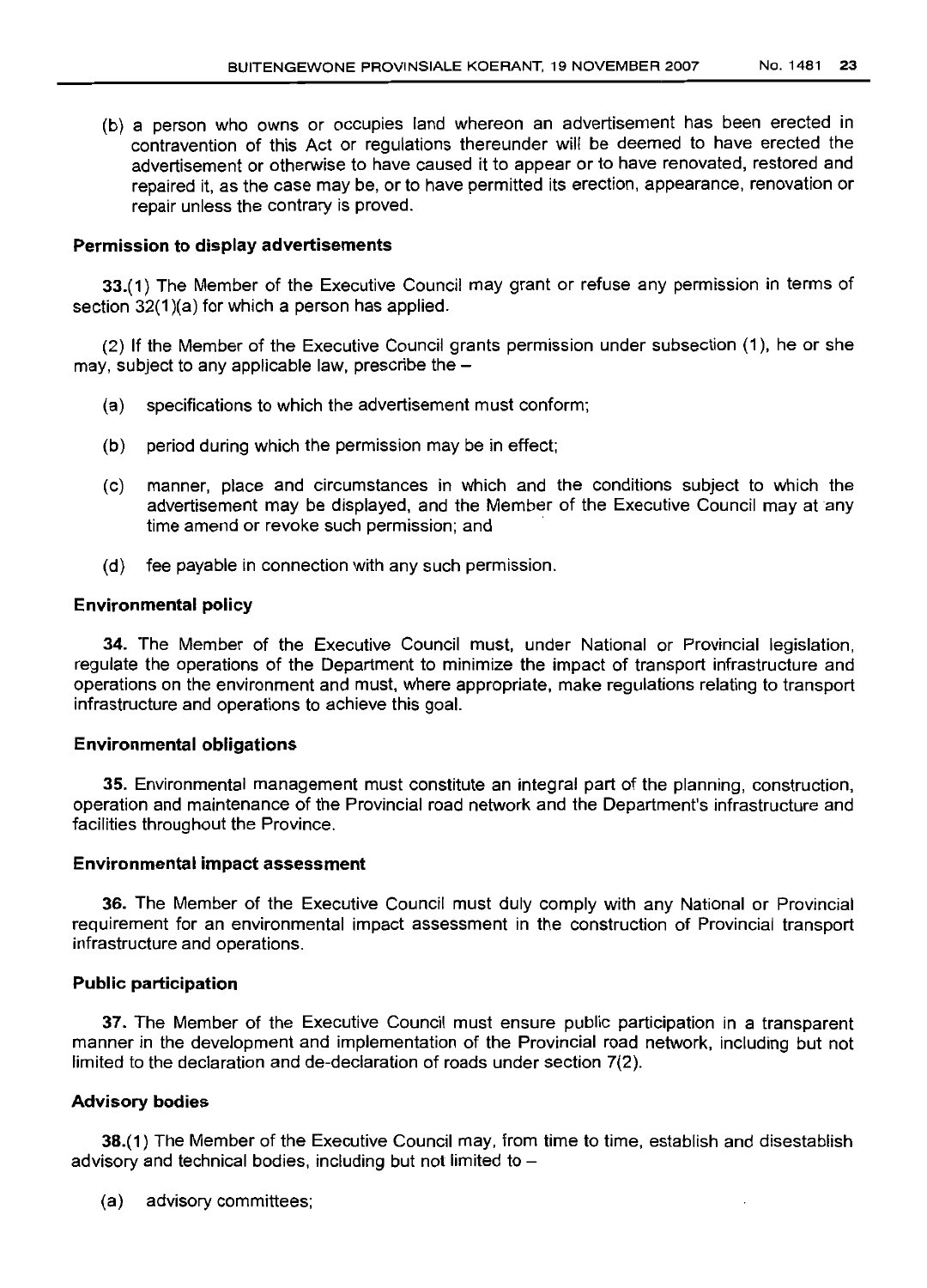- (b) boards;
- (c) fora; and
- (d) other committees and advisory groups.

(2) Membership of the bodies contemplated in subsection (1) must be representative of the population of the Province, with appointment practices or selection procedures based on the needs of the body and the need to redress the imbalances of the past.

(3) When establishing an advisory or technical body contemplated in subsection (1), the Member of the Executive Council must -

- (a) determine the number of members and the manner in which the members must be selected and appointed, including the skills and competencies that such members must possess;
- (b) fix the duration of the appointments: Provided that no appointment may exceed a period of three years: Provided further that the total period of appointment of a member on such a body may exceed six years in total; and
- (c) specify the terms of reference and the duration of that body.

(4) When establishing a board under subsection (1)(b), the duration of which is anticipated to be more than one year, the Member of the Executive Council must invite nominations for board membership through the media and any other form of communication deemed expedient by the Member of the Executive Council.

(5) Notwithstanding the provisions of subsection (3), the Member of the Executive Council may, on good cause shown, at any time terminate the appointment of a member of a body established in terms of subsection (1).

(6) The Member of the Executive Council must inform the Portfolio Committee of the Provincial Legislature responsible for roads of any action taken under subsections (1), (3) or (5).

 $(7)$  Each body contemplated in subsection  $(1)$  must -

- (a) keep and retain minutes of their proceedings;
- (b) submit annual reports on its activities to the Member of the Executive Council; and
- (c) submit other reports and returns as the Member of the Executive Council may from time to time require.

(8) The Member of the Executive Council may, from time to time and in consultation with the Member of the Executive Council responsible for financial matters, determine the level on which members of the bodies contemplated in subsection (1) may be compensated for necessary out-ofpocket expenditure: Provided that different levels may be determined for different bodies or members.

#### **Mandatory declaration of interests**

39.(1) A Member of who has or acquires any direct or indirect financial interest in matters relating to the provision of public transport, construction or maintenance of roads or the provision of equipment or supplies pertaining to the construction or maintenance of roads, must forthwith disclose to the Member of the Executive Council and the other Members of such committee, board,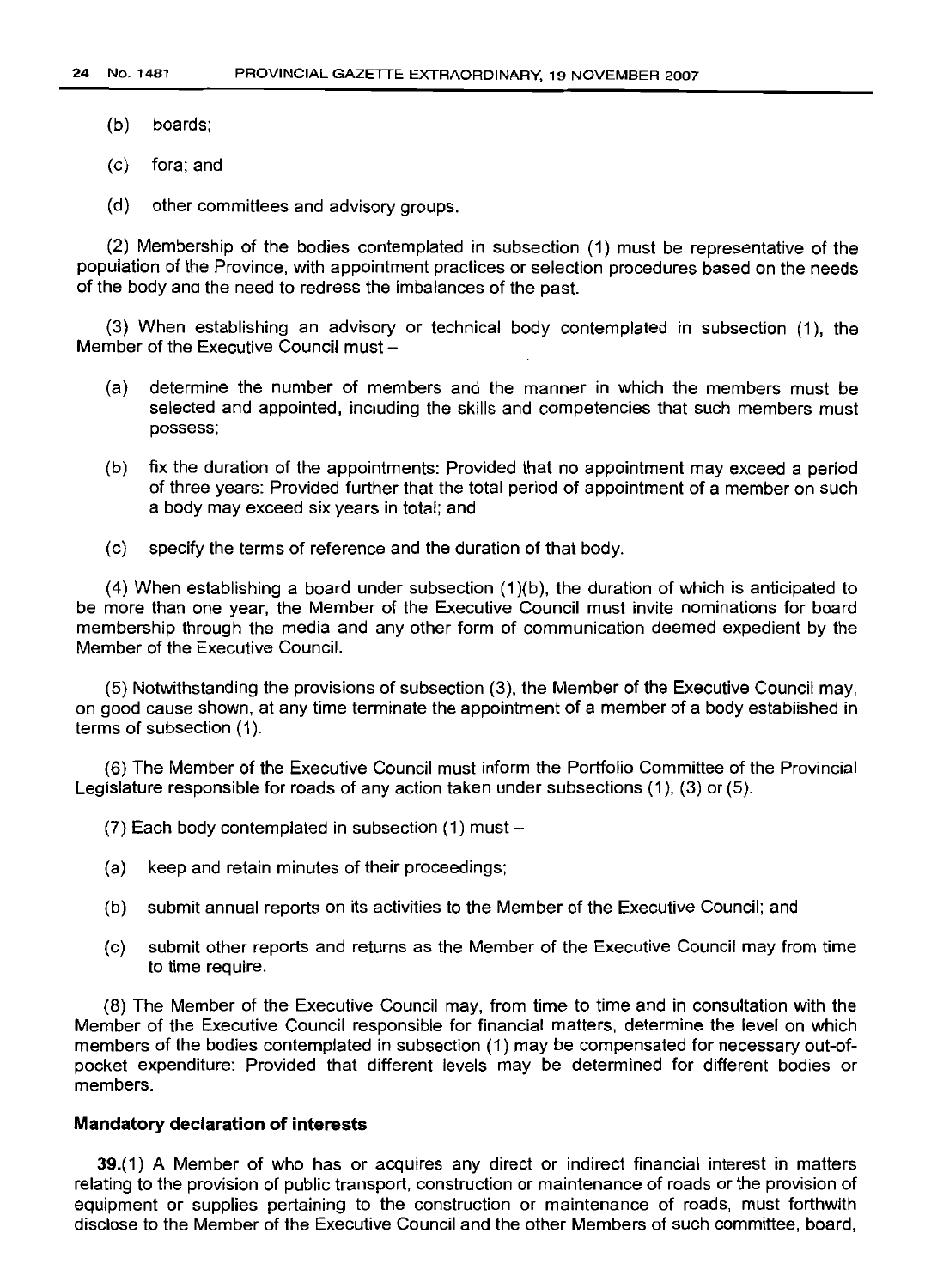forum or advisory group of which he or she is a Member, in writing, full particulars relating to the nature and extent of such interest, and such Member must further recuse himself or herself from any deliberation during any meeting of such committee, board, forum or advisory group and from which he or she may potentially derive any direct or indirect financial benefit and he or she may not vote as a Member of such committee, board, forum or advisory group on any such matter.

(2) A Member who is interested in any contract proposed or entered into by such committee, board, forum or advisory group or becomes interested in such a contract after it has been entered into, must forthwith disclose to the Member of the Executive Council and the other Members of such committee, board, forum or advisory group of which he or she is a Member, full particulars relating to the nature and extent of his or her interest in accordance with the provisions of subsection (3) or (5), as the case may be.

- (3) A Member referred to in subsection (2) who is interested in such a proposed contract must -
- (a) if the proposed contract is or is to be considered at a meeting of a committee, board, forum or advisory group, disclose his or her interest prior to such meeting by way of a written notice to the Member of the Executive Council and the other Members of such committee, board, forum or advisory group of which he or she is a Member; or
- (b) if the proposed contract is not to be considered at a meeting referred to in paragraph (a), disclose his or her interest by way of a written notice to the Member of the Executive Council and the other Members of such committee, board, forum or advisory group of which he or she is a Member Board, within seven days as from the date on which he or she first became aware of the proposed contract or, if it has already been entered into, of the contract:

Provided that a written notice given by a Member to the Member of the Executive Council and the other Members of such committee, board, forum or advisory group of which he or she is a Member to the effect that he or she has an interest in a particular undertaking and is to be regarded as interested in every contract which may be entered into with such undertaking during a period specified in the notice, is for the purposes of this subsection deemed to be sufficient disclosure of interest with respect to all similar contracts to be considered with such undertaking during the specified period: Provided further that -

- (i) full particulars relating to the nature and extent of such a Member's interest in such undertaking are set out in the notice; and
- (ii) the extent of such a Member's interest in such undertaking is at the time when a contract is to be considered, not greater than is set out in the notice.

(4) A Member referred to in subsection (2) must recuse himself or herself from any meeting of the committee, board, forum or advisory group of which he or she is a Member during the discussion of the contract in which he or she has an interest and may not take part in any vote in connection with any such discussion or contract or influence or seek to influence any Member as regards such Member's vote or participation in discussions in respect of such contract.

(5) A Member who becomes interested in a contract after it has been entered into by or on advice of a committee, board, forum or advisory group of which he or she is a Member, must disclose his or her interest by way of a written notice to the Member of the Executive Council and the other Members of such committee, board, forum or advisory group of which he or she is a Member, within seven days as from the date on which he or she became so interested.

(6) A contract which was entered into in respect of which a Member did not comply with any of the provisions of subsection (2), (3), (4) or (5) may, by the Member of the Executive Council and on good cause shown, be declared null and void, either partially or in full, and such Member may be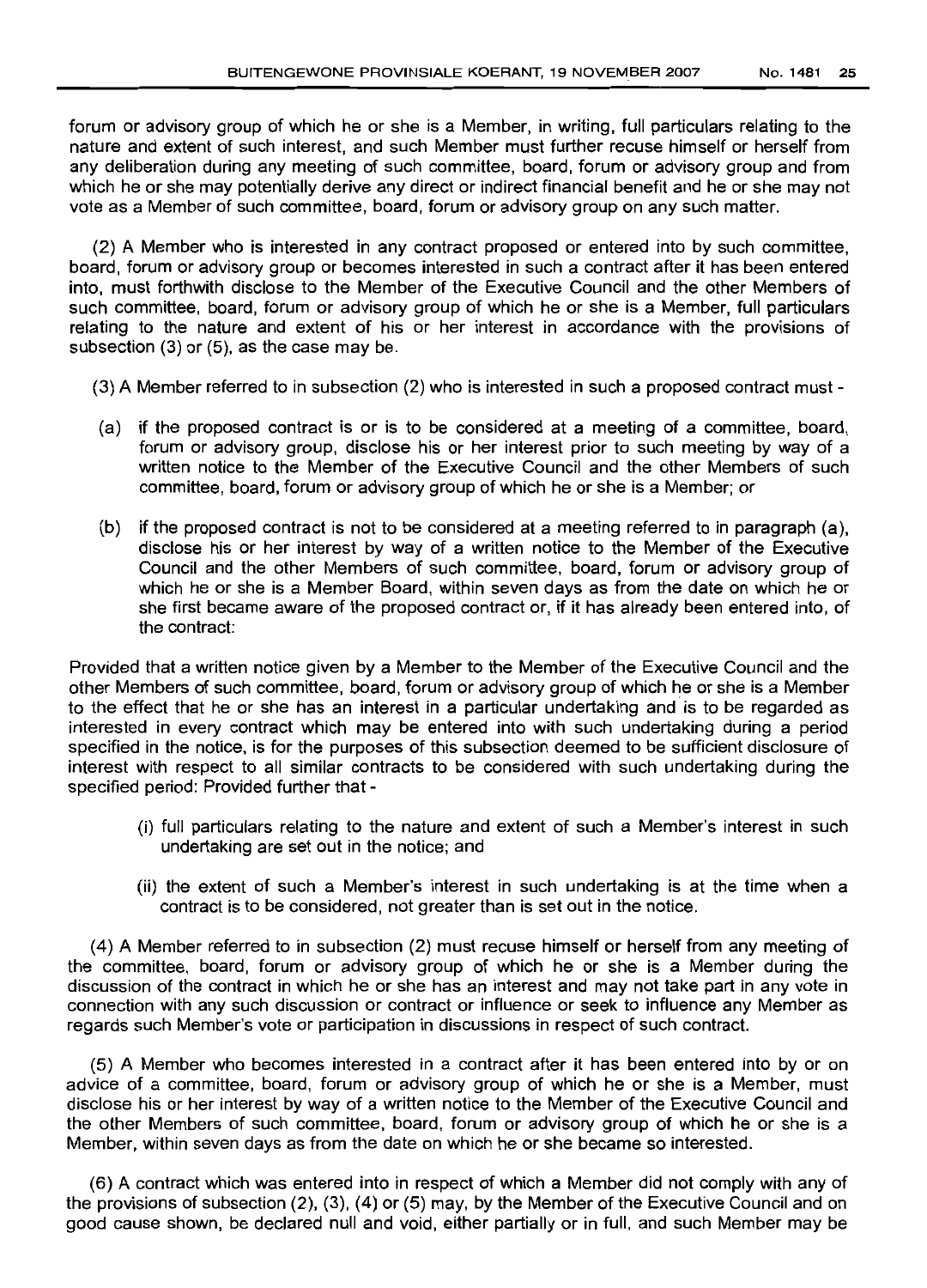held personally liable for any losses or damage suffered, resulting from such Member's noncompliance with subsection (2), (3), (4) or (5).

(7) A disclosure of interest referred to in subsection (1), (2) or (3) shall, as soon as possible be recorded in the minutes of the committee, board, forum or advisory group concerned.

(8) No loan shall be made out of the funds of any committee, board, forum or advisory group or from any other funds administered by such committee, board, forum or advisory group, to a Member of such committee, board, forum or advisory group.

(9) Any disclosure as contemplated in either subsection (1), (2) or (3) shall forthwith be reported by the Chairperson of the committee, board, forum or advisory group concerned, to the Member of the Executive Council, in writing.

## **Inspection of property**

40.(1) If any property or the temporary use of property is required for public purposes in order to achieve the objects of this Act, the Member of the Executive Council may, in consultation with the owner or legal occupier of such property for the purpose of ascertaining whether any particular property is suitable for the purpose or use contemplated, or for the purpose of determining the value thereof, authorize a person to  $-$ 

- (a) enter upon any land in question with the necessary staff, equipment and vehicles;
- (b) survey and determine the area and levels of that land;
- (c) dig or drill on or into that land;
- (d) construct and maintain a measuring weir in any river or stream;
- (e) insofar as it may be necessary to gain access to that land, enter upon and go across any other land with the necessary staff, equipment and vehicles.

(2) If a person has suffered any damage as a result of the exercise of any power referred to in subsection (1), the Member of the Executive Council is liable to pay reasonable compensation or to repair the damage.

#### **Inspection procedure for monitoring**

41.(1) The Member of the Executive Council may authorize an official to conduct an inspection for purposes of carrying out any function contemplated in this Act.

(2) The Member of the Executive Council must provide an official with a letter of authority stating that the official is authorized to conduct an inspection and the purpose of the inspection, including but not limited to  $-$ 

- (a) inspection of land or premises as prescribed under this Act;
- (b) survey of land or premises as prescribed under this Act;
- (c) removal of signs and advertisements as prescribed under this Act;
- (d) removal of structures as prescribed under this Act;
- (e) questioning a person present on land or premises being inspected under this Act;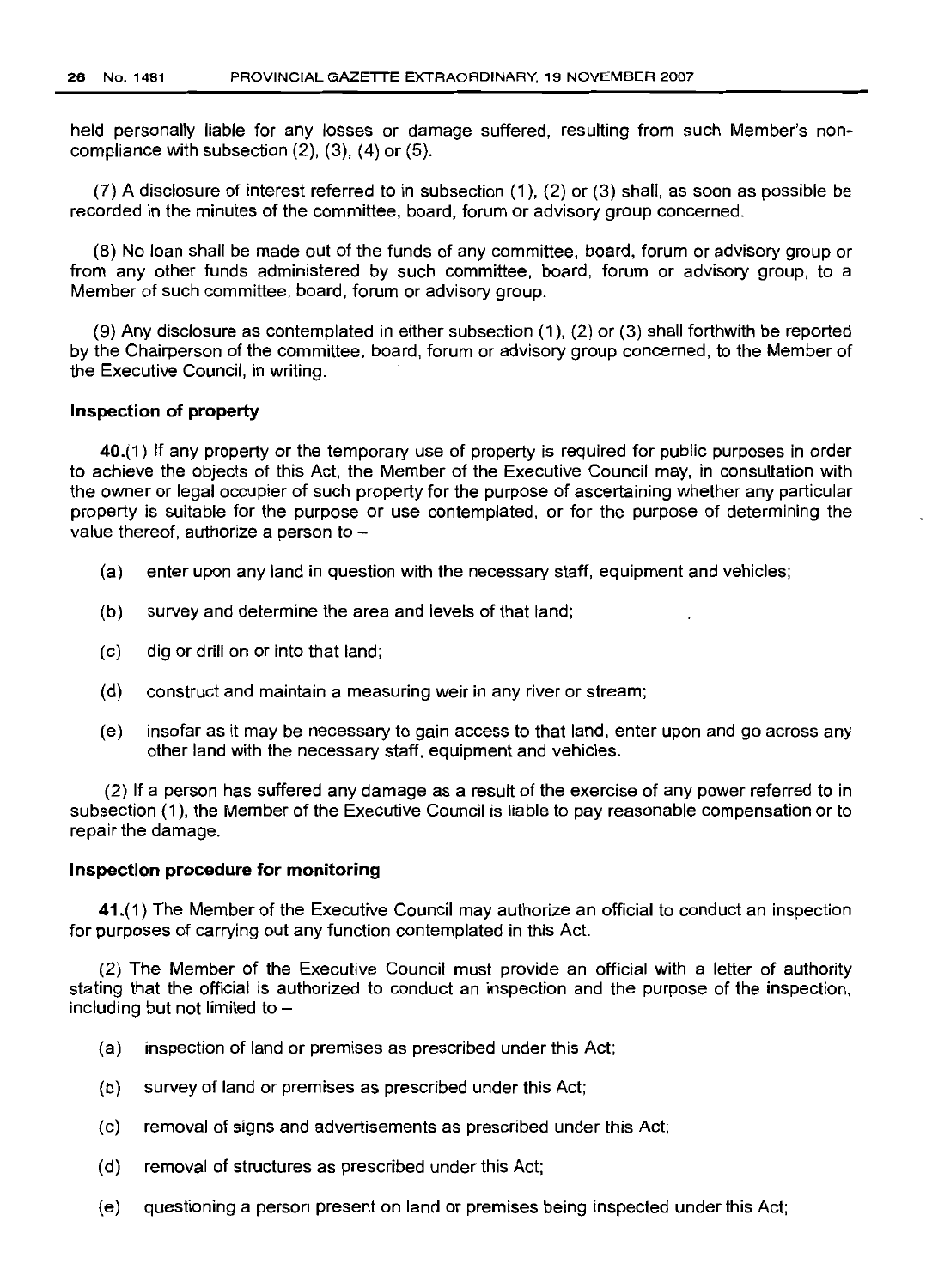- (f) questioning a person who the official reasonably believes may have information relevant to an inspection;
- (g) inspection of any document that a person is required to maintain in terms of any law or that may be relevant to an inspection;
- (h) copying any document referred to in paragraph (g) or if necessary removing the document to copy it; and
- (i) taking samples of any substance relevant to an inspection.

 $(3)$  An official who removes anything other than a substance contemplated in subsection  $(2)(i)$ from land or premises being inspected must -

- (a) issue a receipt for it to the owner or person in control of the premises; and
- (b) return it as soon as practicable after achieving the purpose for which it was removed.

## **Service of notice**

**42.** Any notice prescribed under this Act to the owner or occupier of any property may either be served personally upon him or her -

- (a) in the case of an owner, by registered post or mail to a known address of the owner or of his or her representative, or if there is no known address, by registered post to the occupier, or if there is no person in occupation, by being affixed in a conspicuous place on the property; or
- (b) in the case of an occupier, by registered post or mail to his or her known address or to the address of the property or to the occupier's known representative.

## **Internal review of Departmental decisions**

43.(1) Any person who wishes the Member of the Executive Council to review and decide on any Departmental decision related to the purposes of this Act must, within 21 working days of the Departmental decision or the date on which the person became aware of the decision. make a written submission to the Member of the Executive Council.

(2) The submission referred to in subsection (1) must state all factual and legal issues relating to the dispute and the nature of any requested relief.

(3) The Member of the Executive Council may take any appropriate steps to investigate all matters related to a dispute.

(4) The Member of the Executive Council may delegate any authority to investigate any matter related to a dispute to any officer within the Department and may also withdraw the delegation of authority at any time.

- $(5)$  The Member of the Executive Council must issue a written decision  $-$
- (a) confirming the original decision of the Department;
- (b) reversing the original decision of the Department;
- (c) amending the decision of the Department; or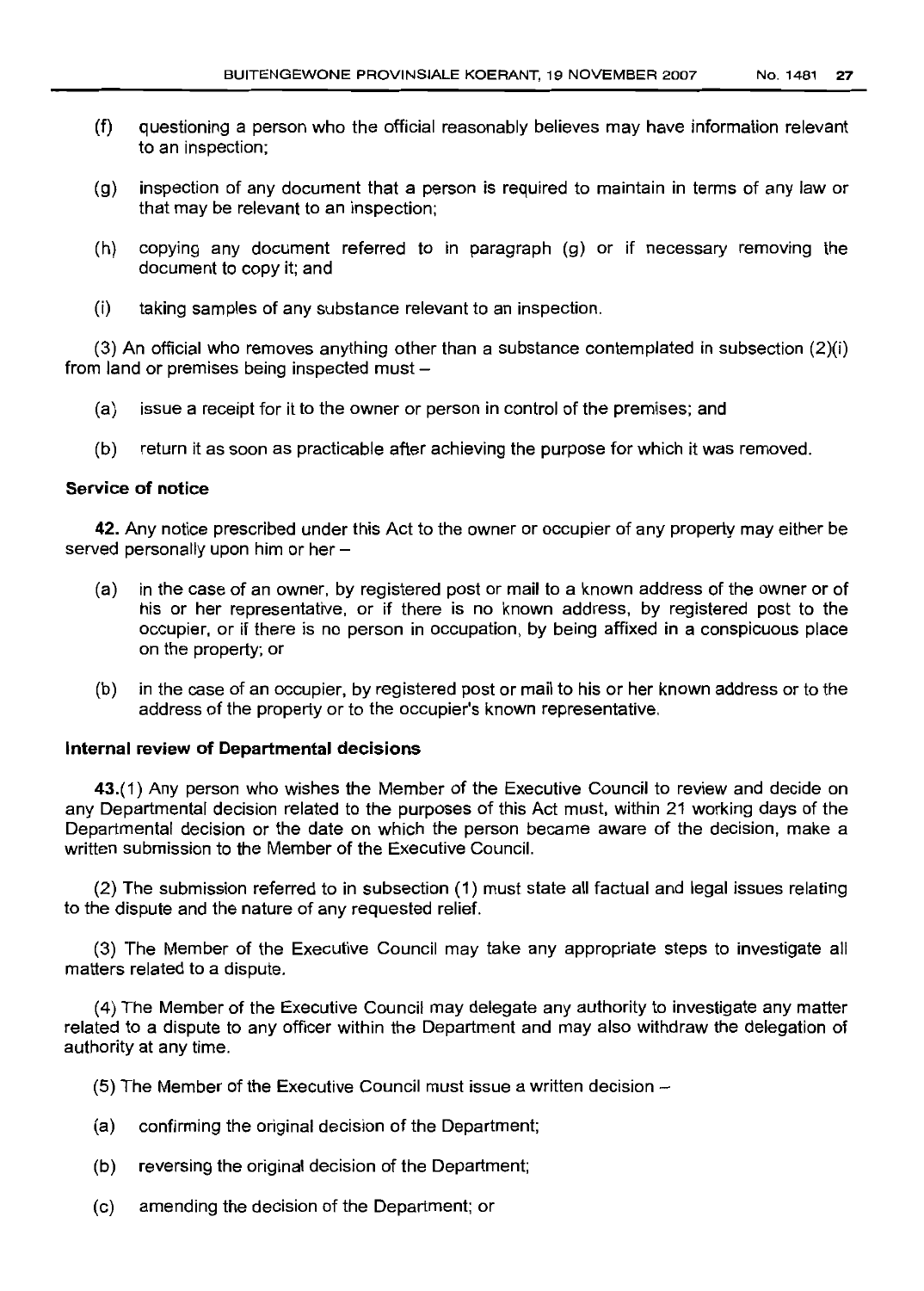- (d) redirecting the person submitting the dispute to a competent authority.
- (6) The Member of the Executive Council may not consider any dispute which is  $-$
- (a) frivolous or does not clearly state the nature of the claim; or
- (b) a potential offence.

(7) If a person is not satisfied with the decision of the Member of the Executive Council under this section, the person is entitled to utilize any other remedy he or she has under this Act or any other law.

#### Provincial roads administration and good governance principles

44. The administration of the Provincial road network is governed by the principles enshrined in section 195 of the Constitution and any National or Provincial policy or legislation addressing good governance and public service delivery.

#### Claims against the Member of the Executive Council

45. A claim may not lie against the Member of the Executive Council for roads which are not Provincial roads or where the Member of the Executive Council has performed his or her duties in accordance with the standard of care generally acceptable for the construction and maintenance of Provincial roads.

## Indemnification

46. Where the Member of the Executive Council has authorized construction or maintenance of a road which is not a Provincial road, the Municipality concerned must indemnify the Member of the Executive Council against all claims which are not related to work undertaken or performed by the Member of the Executive Council or which are not as a result of the willful or negligent action or omission on the part of the Member of the Executive Council or any official of the Department.

#### Regulations

47.(1) The Member of the Executive Council may make regulations regarding any matter as may be necessary or expedient for the efficient administration of this Act.

(2) The Member of the Executive Council may make different regulations under subsection (1) in respect of different categories of Provincial roads.

(3) Regulations developed under this Act must be based on the principle of equitable road access to all communities within the Province.

#### **Offences**

48.(1) It is an offence for a person  $-$ 

- (a) to refuse an official access to land or premises to which the official has duly requested admission to comply with a requirement of this Act;
- (b) to obstruct or hinder an official who is carrying out a duty under this Act;
- (c) to fail or refuse to provide an official with any information that the person is required to provide under this Act;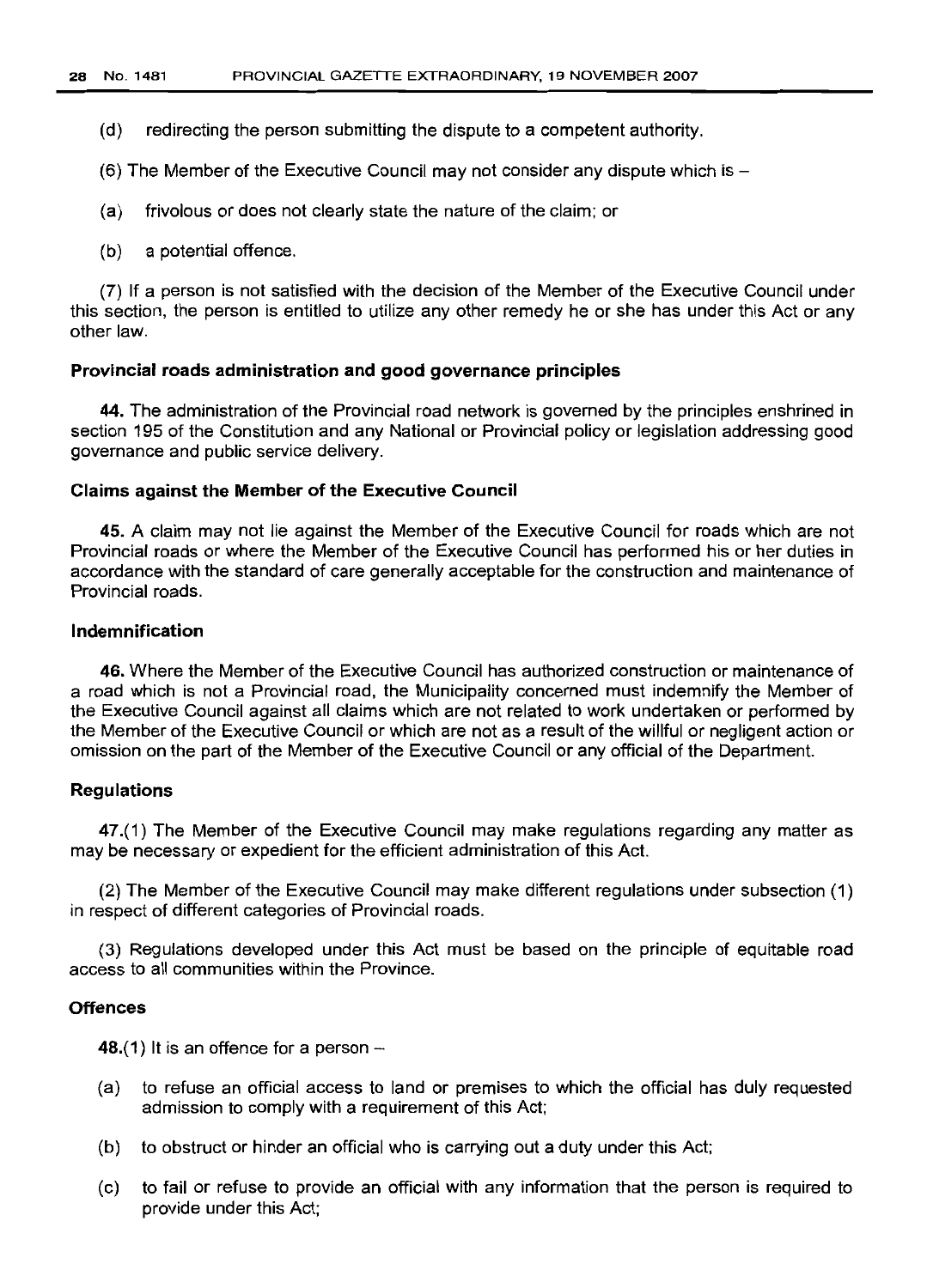- (d) to knowingly give false or misleading information to an official;
- (e) to unlawfully prevent the owner or occupier of any land or premises or a person working for that owner from entering the land or premises to comply with a requirement of this Act;
- (f) to pretend to be or to impersonate an official;
- (g) without authority, to enter or inspect land or premises; or
- (h) who, in the performance of any function or exercise of any power under this Act, acquires information relating to the financial or business affairs of a person and discloses that  $information$  except  $-$ 
	- (i) to a person who requires that information to perform a function or exercise a power under this Act;
	- (ii) if the disclosure is ordered by a court of law; or
	- (iii) if the disclosure is in compliance with any provision of any other law.

 $(2)$  A person who  $-$ 

- (a) contravenes any provision of this Act, where the contravention is not elsewhere declared an offence;
- (b) fails to comply with any notice served upon him or her under this Act; or
- (c) willfully obstructs, resists or hinders any official in the lawful exercise of any power conferred under this Act,

is guilty of an offence.

(3) Every fine imposed and paid for a contravention of or failure to comply with this Act must be paid into the Provincial Revenue Fund.

## **Penalties**

**49.** A person guilty of an offence under this Act is liable for a fine or imprisonment not exceeding five years, or to both such fine and imprisonment.

## **Repeal and amendment of laws and savings**

50.(1) Subject to the provisions of subsection (2), the laws referred to in the Schedule are repealed to the extent indicated in the third column thereof.

 $(2)$  Notwithstanding the repeal of the laws referred to in subsection  $(1)$  -

- (a) anything done under that law which is capable of being done under a provision of this Act, is deemed to have been done under the relevant provision of this Act;
- (b) any proceedings commenced under that law, must be continued and concluded as if such law had not been repealed: Provided that any appeals arising therefrom must be dealt with in accordance with the provisions of this Act.

(3) If there is a conflict between this Act and any other law affecting Provincial roads and the administration of Provincial roads in the Province, this Act will prevail.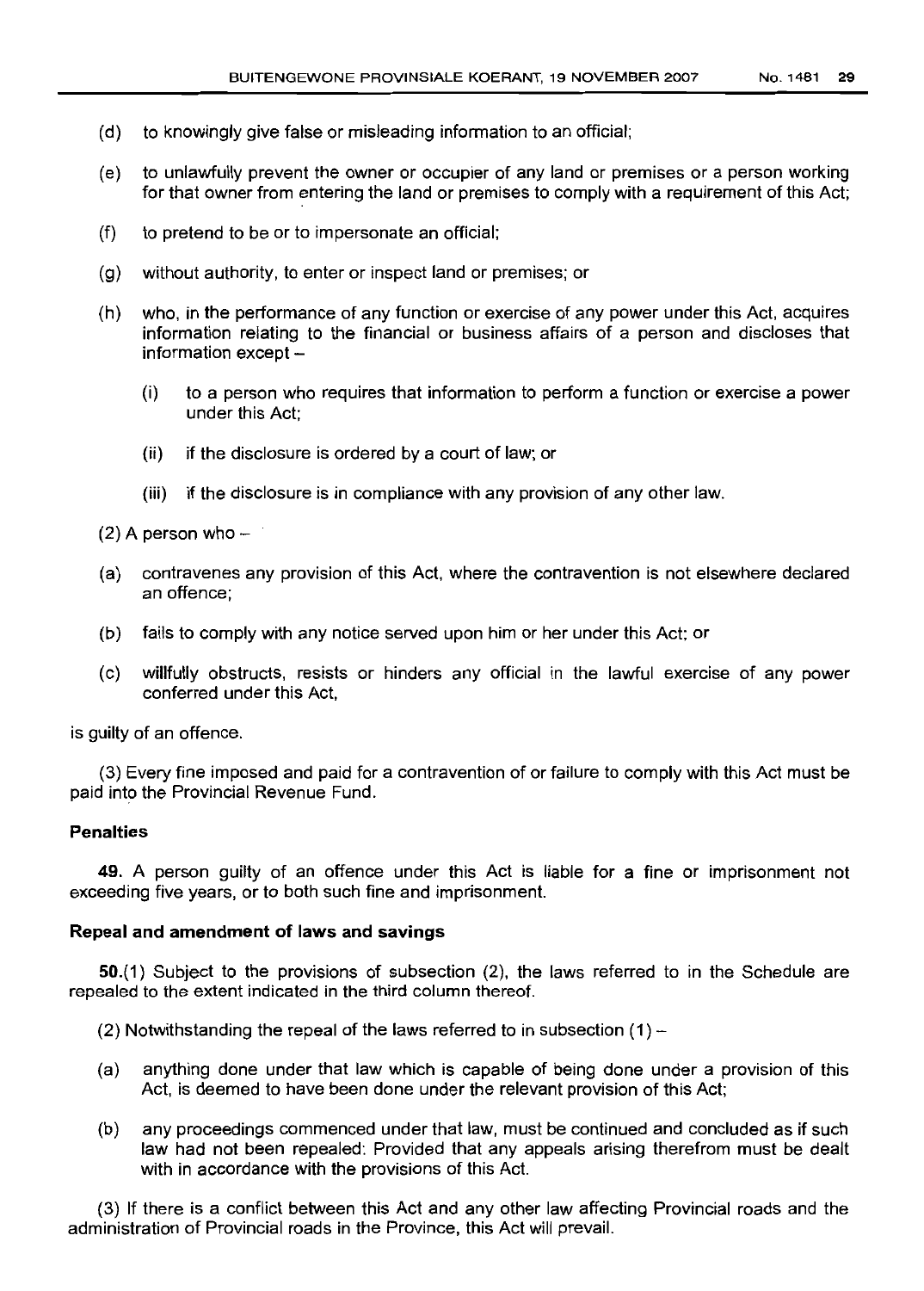## **Short title and date of commencement**

51.(1) This Act is called the Mpumalanga Roads Act, 2007 and comes into operation on a date determined by the Premier by Proclamation in the Gazette.

(2) Different dates may be determined for the commencement of different sections of this Act.

## **SCHEDULE**

 $\overline{\phantom{a}}$ 

| No. and<br>Year of Law      | Title                                                                | <b>Extent of Repeal</b> |
|-----------------------------|----------------------------------------------------------------------|-------------------------|
| Act No. 21 of 1940          | Advertising on Roads and Ribbon   The whole<br>Development Act, 1940 |                         |
| Ordinance No. 22 of $19577$ | Roads Ordinance Transvaal, 1957                                      | The whole               |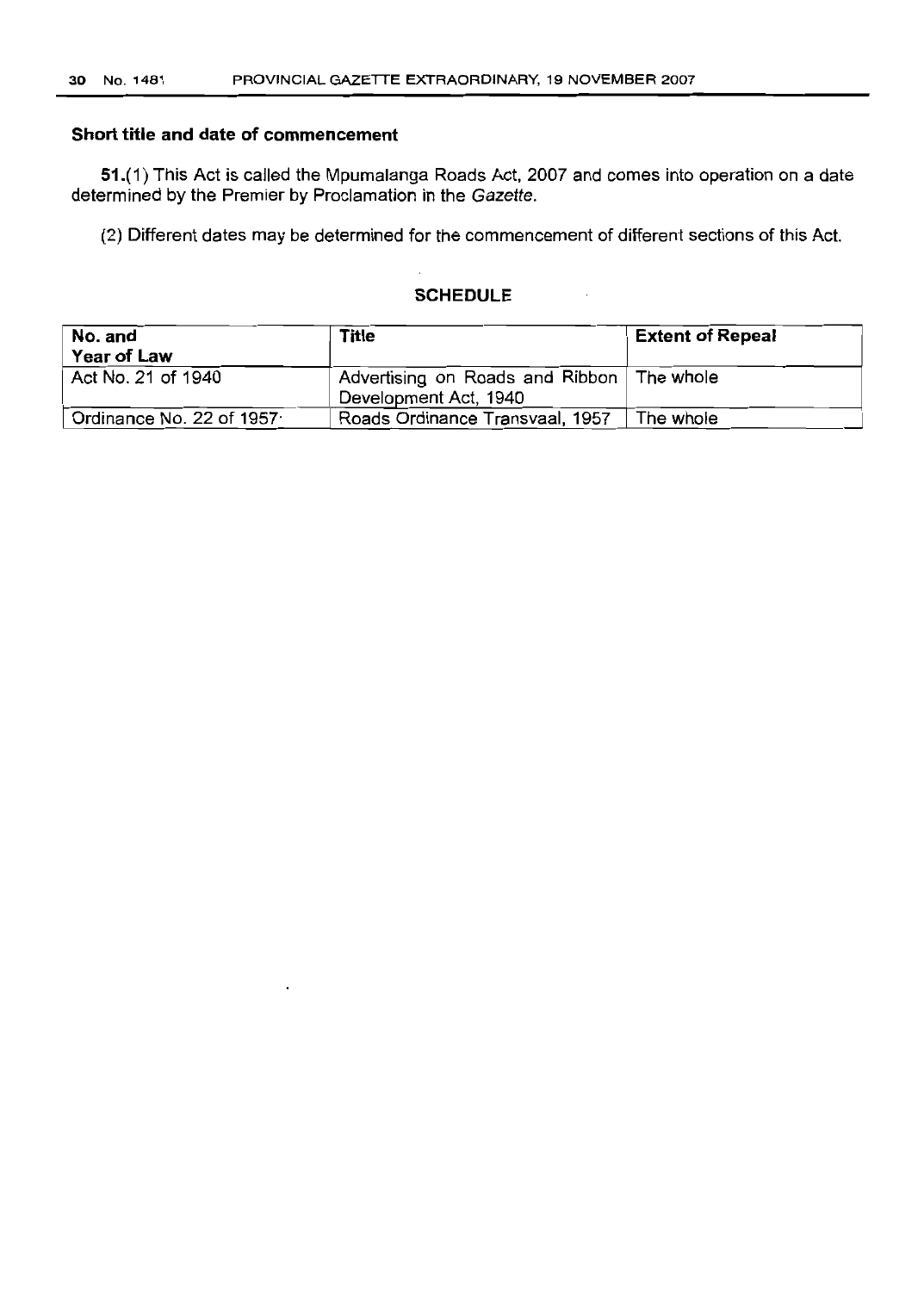## GENERAL

Various laws were assigned to the Province of Mpumalanga. In this regard various laws so assigned fall within the functional responsibility of the Department of Roads and Transport.

These laws were carefully scrutinized taking in consideration the constitutionality and applicability thereof.

The Department still utilizes the Roads Ordinance Transvaal. 1957 and the Advertising on Roads and Ribbon Development Act, 1940 when dealing with matters related to Roads in the Province.

These laws have to a certain extent become outdated and a need has arisen to replace these laws with new provincial specific legislation which will not only create legal certainty and ensure constitutionality of provincial roads legislation, but will also be a further step by the Department to clean up our Statute Book from remaining old order legislation.

## FINANCIAL IMPLICATIONS

The Bill should not create additional expenditure for the Department once it is operational.

## LONG TITLE

The Bill aims to provide for the transformation, restructuring, establishment and control of the Mpumalanga provincial road network, to develop and implement provincial road policy, norms and standards, to provide for optimum road safety standards, efficient and cost-effective management of the provincial road network, the maintenance of provincial road assets and the provision and development of equitable road access to all communities within the Province and to provide for transparency in the development and implementation of provincial road network policies and practices.

## CLAUSE BY CLAUSE ANALYSIS

## DEFINITIONS (Section 1)

Keywords are defined in the definition clause. In this regard the Bill allows for the classification of the various roads in line with the classification system contained in the Road Infrastructure Strategic Framework for South Africa issued by the National Department of Transport [RISFSA].

## Section 2 Application of this Act

This section states where and when the Act will be applicable.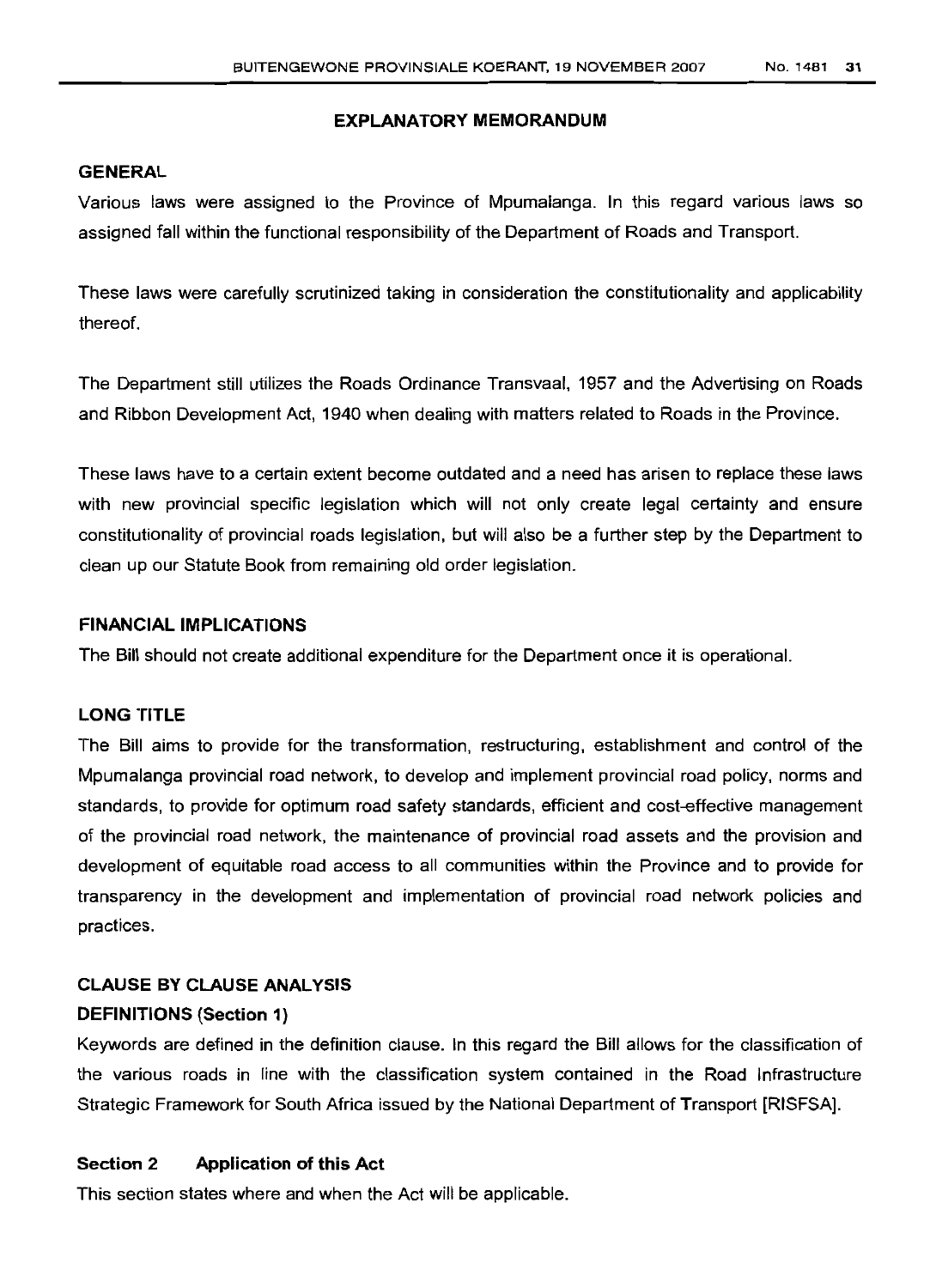#### **Section 3 Powers of Member of Executive Council**

This section gives certain powers to the MEC.

#### **Vesting control, establishment, administration and management of Provincial Section 4 roads**

Section 4 determines that the control, establishment, administration and management of all provincial roads vests in the MEG.

It further determines that all roads previously administered, controlled and managed by the Department in terms of the now to be repealed Roads Ordinance, 1957 will vest in the MEG.

#### **Section 5 Establishment, control, implementation, administration and management of Provincial road network**

This section describes the MEG's responsibilities with regard to the control, implementation, administration and management of the provincial road network, for instance the provision of equitable road access to address the developmental needs of communities.

## **Section 6 Determination of standards for Provincial and public roads**

This section requires the MEG to determine the standards and requirements for provincial roads and public roads.

## **Section 7 Declaration and de-declaration of Provincial roads**

The MEG can declare a provincial road or de-declare a provincial road. The requirements to deal with the declaration and de-declaration of provincial roads will be dealt with in regulations. This section makes provision therefore that the MEG may utilize a National road classification system when declaring roads.

#### **Section 8 Status of roads within the Province**

The MEG has two years after the coming into operation of the Act to assess the status of all roads in the Province.

## **Section 9 Construction and maintenance of Provincial roads**

This section determines that the MEG should within available financial resources construct and maintain provincial roads.

When a municipality want to undertake any construction or maintenance on a provincial road, written approval should be obtained from the MEG. The standards applied by the municipality should be similar to the standards applied by the MEG.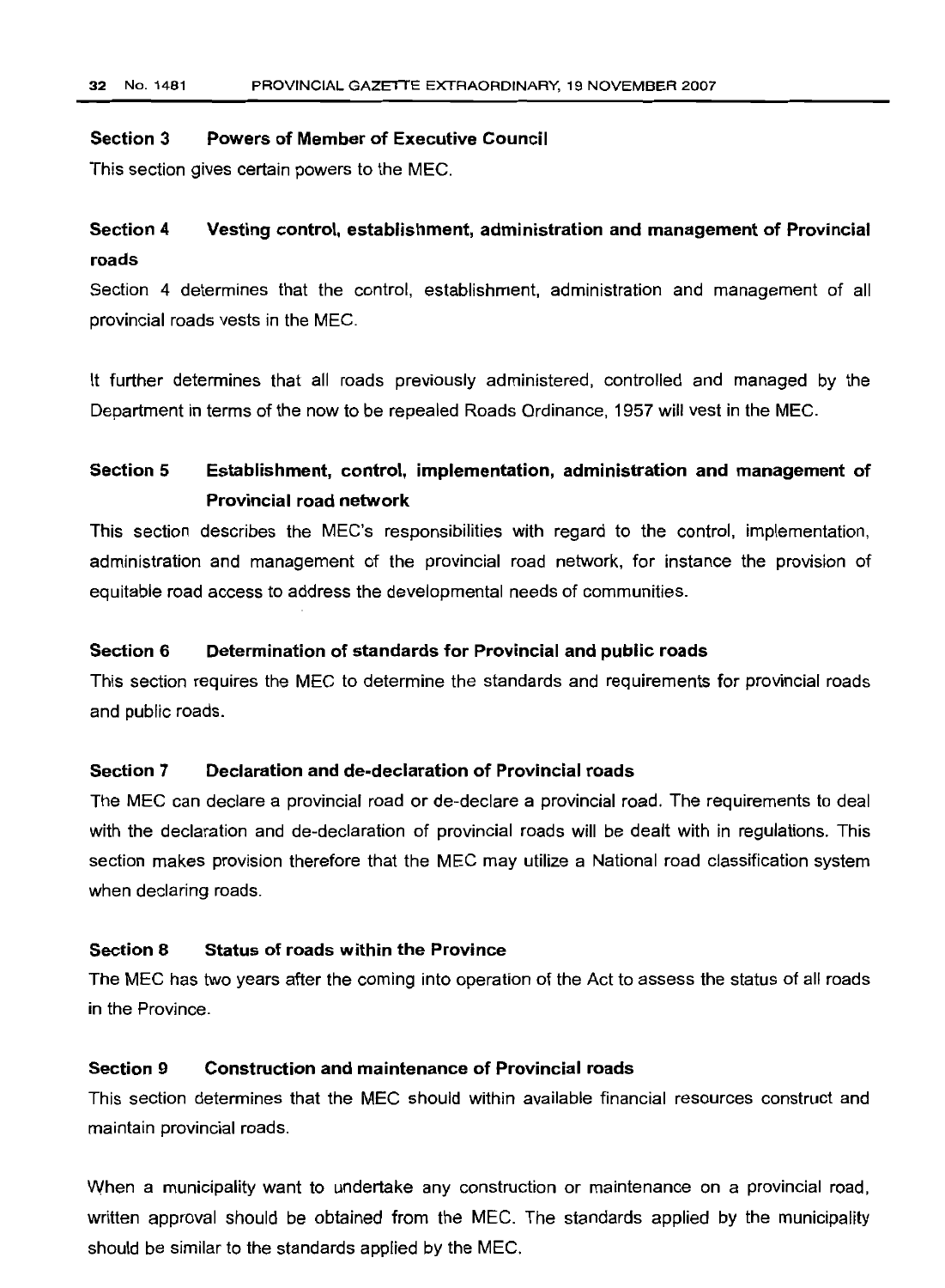## **Section 10 Access to main roads and district roads and closure of Provincial roads**

This section requires that a person may only have access to and from a main road or a district road at an entrance or exit provided for that purpose. No person may close a provincial road without the prior approval by the MEC.

#### **Section 11 Junctions between public roads or public rights-of-way and Provincial roads**

The MEC may alter or deviate any junction between a provincial road and any other public road or public right of way and the MEC may close any access provided that there is an alternative means of access.

## **Section 12 Control of storm water and watercourses on Provincial roads**

Control of storm water and watercourses is dealt with in accordance with this section. No one may without the MEC's approval lead any water over, under or across a provincial road. No one is also allowed to raise by any means whatsoever the level of water in a river or dam so as to endanger a provincial road, bridge or drift.

## **Section 13 Structures adjacent to and on Provincial roads**

No person may without the approval of the MEC erect, lay, establish or alter any structure or permit the erection, laying or establishment of any structure on or over or below 20 metres of the boundary of a main road or district road.

#### **Section 14 Fencing on Provincial roads**

The MEC may based on criteria to be prescribed authorize the erection of fencing adjacent to a provincial road. The fencing must thereafter be maintained by the owner of the property. The MEC may authorize a contribution to the maintenance of fences.

# **Section 15 Prohibition on abandoning vehicles, machines or parts, or leaving of refuse within the boundaries of Provincial roads and road reserves**

No person may abandon a vehicle, machine or part or any other refuse within the boundaries of a provincial road. Any cost for the removal of such objects by the MEC may be recovered from the person who left it there.

#### **Section 16 Damaging Provincial roads**

Any person who wilfully or negligently damage a provincial road is guilty of an offence and a court may order such person to pay an amount which is equal to the damage to the Department.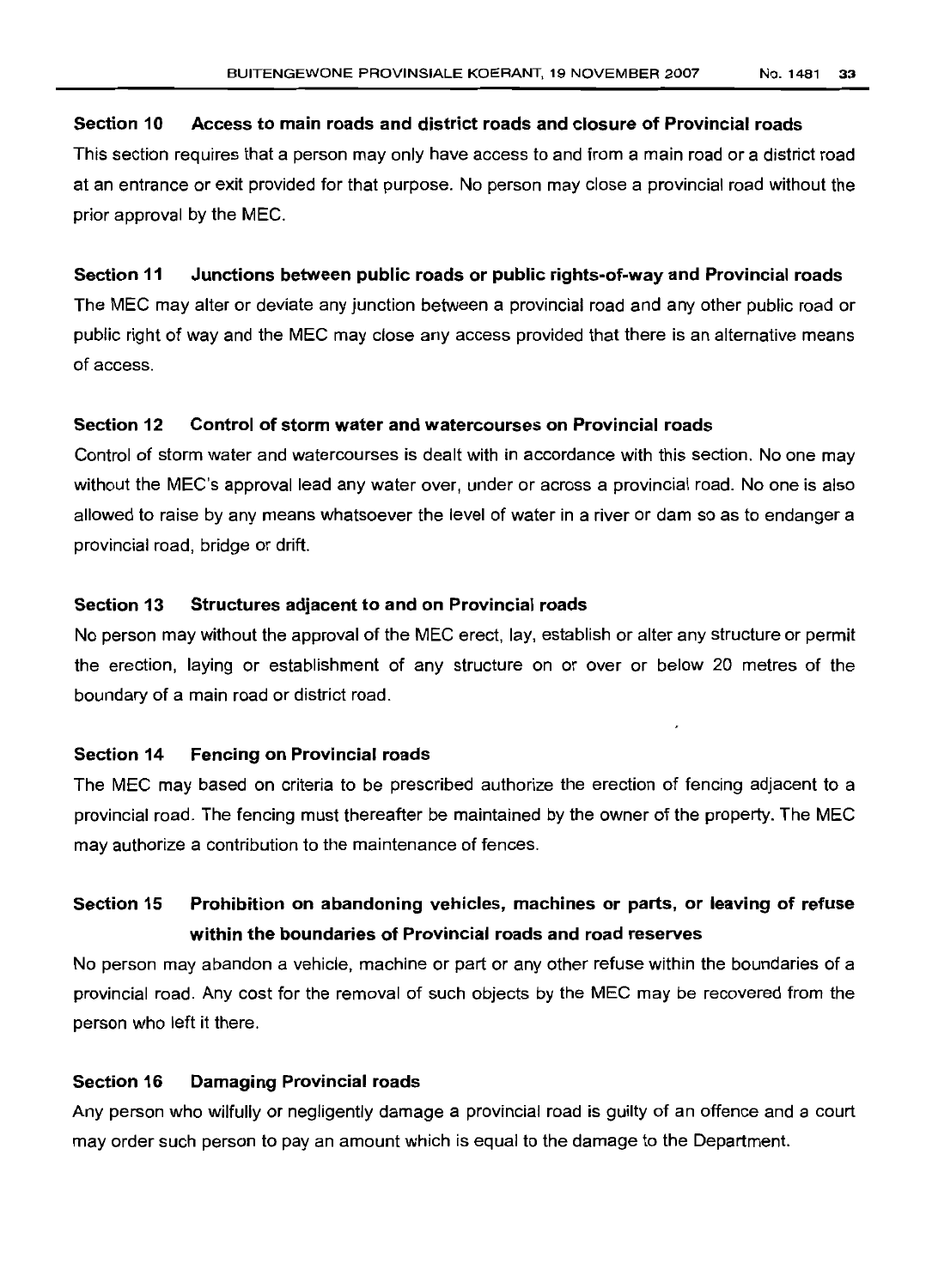## Section 17 Obstruction of officials, surveyors or contractors or interference with survey pegs

No person may obstruct or hinder an official of the Department, a surveyor or contractor in the execution of his duties.

## Section 18 Trading on or adjacent to Provincial Roads

No person may without the written approval of the MEG or contrary to such an approval carry on any trade, offer, deliver or manufacture for sale any goods on a provincial road within 20 metres of the boundary.

## Section 19 Development plans

A municipality undertaking the preparation of a development plan must give notice of its intention to the MEG. Such a plan must include a transport plan and specify the impact of the development on the provincial road network.

## Section 2D Restriction on subdivision of land

An authority who is responsible for considering applications for the subdivision of land adjacent to a provincial road must give notice of such application to the MEC. The MEG can either approve or disapprove such application.

#### Section 21 Land use changes and development proposals

Any authority who is responsible for considering applications for changes in land use or development proposals adjacent to a provincial road must give notice of such application to the MEG. The MEG can either approve or disapprove such an application.

## Section 22 Amendment, rescission or lapsing of development proposals

Any amendment, rescission or lapsing of a development proposal must be submitted to the MEG and no amendment or rescission may be adopted without the MEC's approval.

#### Section 23 Exemptions

The MEG may exempt any responsible authority from following the provisions contained in section 19 to 21. The MEG may also withdraw any exemption granted by him.

## Section 24 Declaration and de-declaration of an outspan

The MEC may declare that property adjacent to a public road is or ceases to be an outspan for livestock.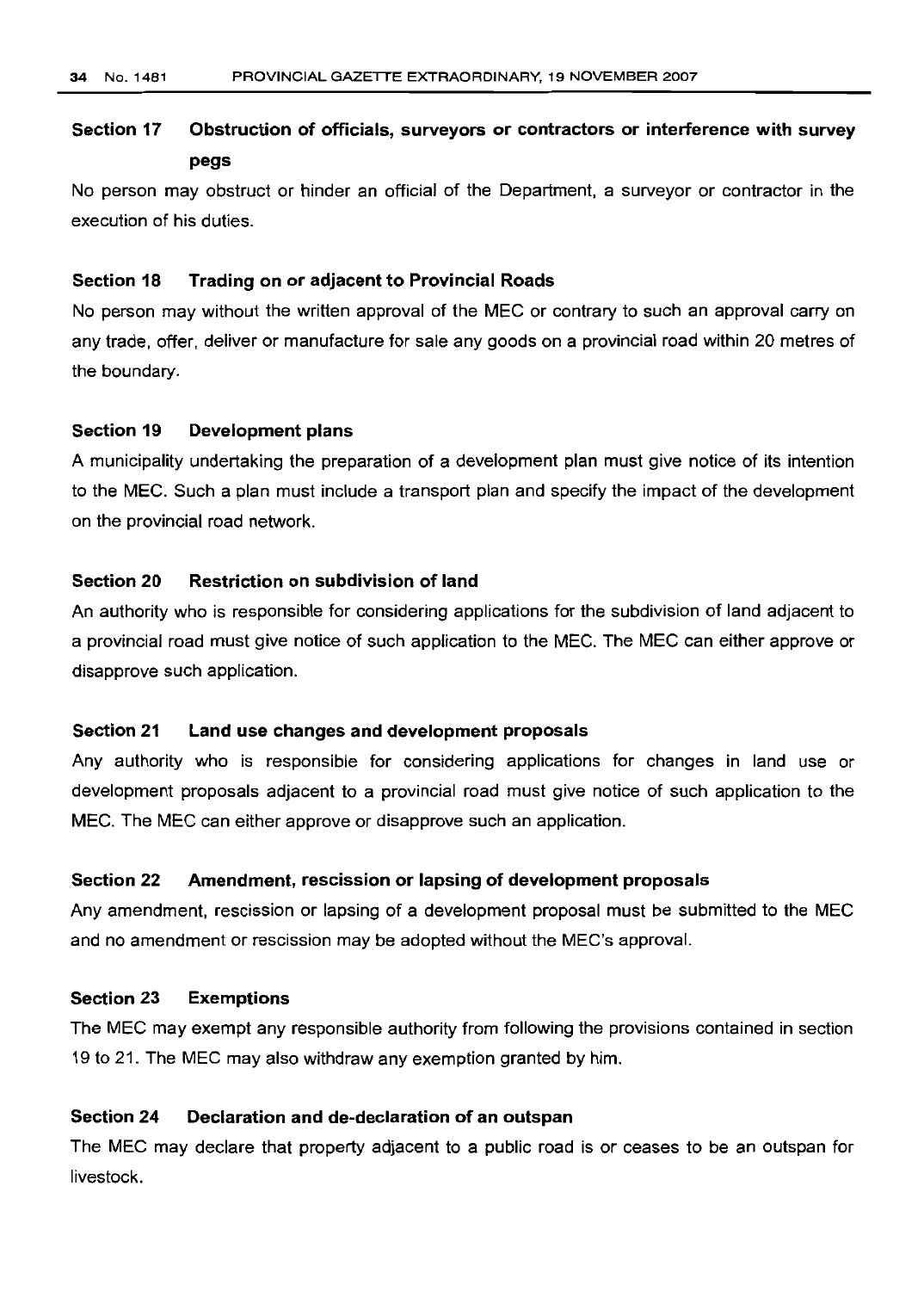## **Section 25 Member of the** Executive Council **not liable for claim**

The MEC is not liable for any claim or damages arising from the existence or use of an outspan.

## **Section 26 Prohibition of movement of livestock on public roads**

The MEC may prohibit or restrict the movement of livestock on any public road.

## **Section 27 Impounding uncontrolled livestock**

The MEC may impound livestock.

# **Section 28 Acquisition and expropriation of land, material on or in land and right to use land temporarily**

The MEC may by agreement with the owner of land pay compensation to expropriate land for a provincial road, acquisition of gravel, stone. sand, clay, water or any other material, the accommodation of road building staff and the maintenance and storage of machines, tools, vehicles etc.

## **Section 29 Removal of materials from land and compensation**

The MEC may search for and remove sand, stone, rock and gravel from private land and the owner is entitled to reasonable compensation.

## **Section 30 Acquisition of land and vesting in a municipality**

The MEC may for the purpose of providing an access from any property acquire as much of any property as is required for this purpose.

## **Section 31 Public right-of-way**

A right of way must be registered by the MEC.

## **Section 32 Prohibition of certain advertisements on or adjacent to Provincial roads**

No person may display an advertisement on a main road or permit it to be displayed unless such a person obtained the written approval of the MEC. The MEC may remove illegal advertisements and recover the cost from the person who displayed it.

## **Section 33 Permission to display advertisements**

The MEC may grant or refuse any permission in terms of this section.

## **Section 34 Environmental policy**

The MEC must regulate the operations of the Department to minimize the impact of transport infrastructure and operations on the environment.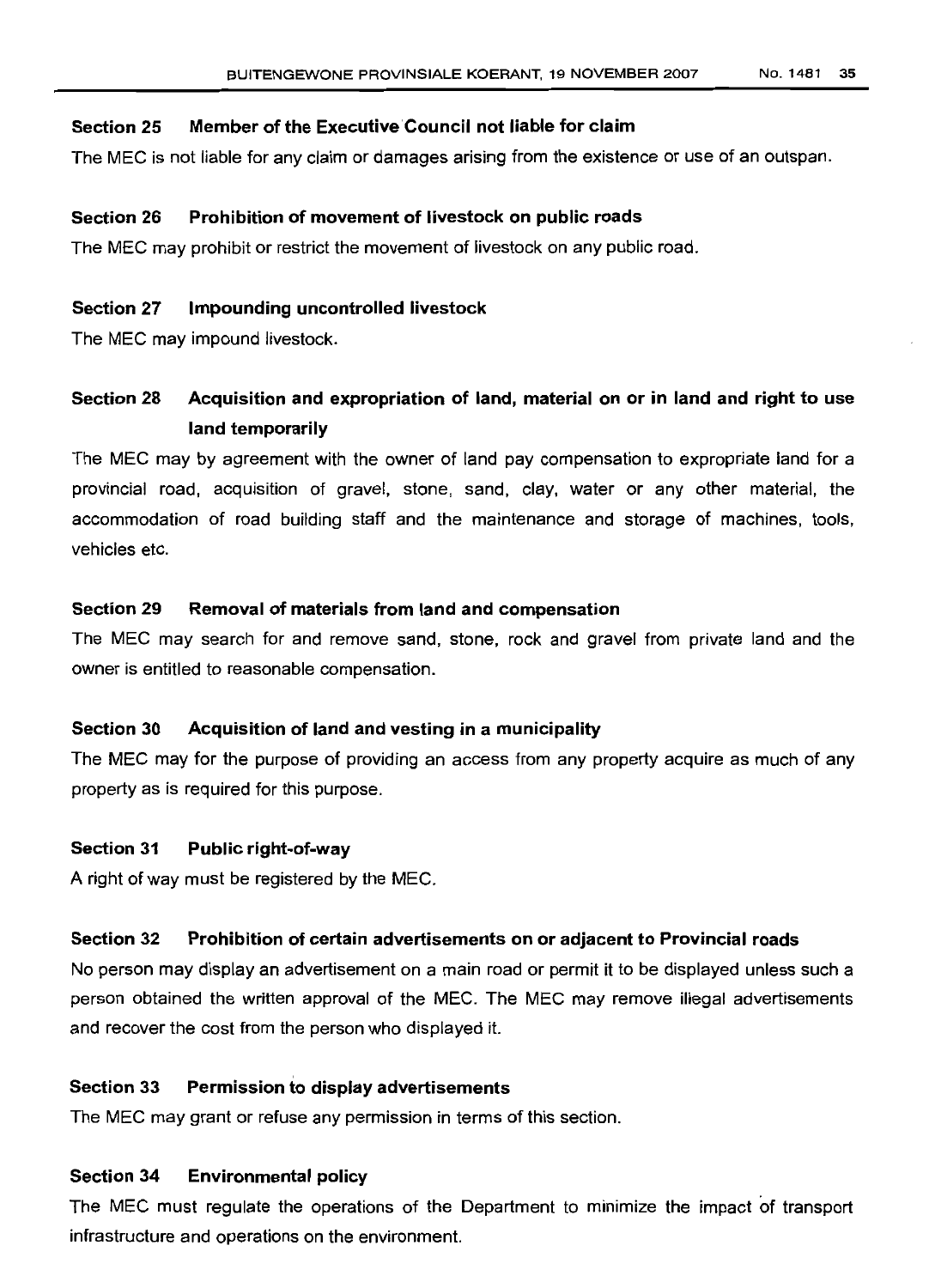## **Section 35 Environmental obligations**

Environmental management must constitute an integral part of the planning. construction and maintenance of the provincial road network.

## **Section 36 Environmental impact assessment**

The MEG must comply with all requirements pertaining to environmental impact assessment.

#### **Section 37 Public participation**

The MEG is committed to public participation in the development and implementation of the road network in the province.

#### **Section 38 Advisory bodies**

The MEG may establish advisory bodies.

**Section 39 Mandatory declaration of interests and conflict of interests by members of advisory and technical bodies established by the Member of the Executive Council**

Members of advisory bodies must declare their interest.

## **Section 40 Inspection of property**

The MEG may authorize any person to enter private property for the purpose of ascertaining whether any property is suitable to achieve the objects of the Act.

#### **Section 41 Inspection procedure for monitoring**

The MEG may authorize an official to conduct an inspection for purposes of carrying out any function required by the Act.

#### **Section 42 Service of notice**

This section describes how a notice under the Act should be submitted to the occupier or owner of property.

## **Section 43 Internal review of Departmental decisions**

Any person who wishes the MEG to review and decide on any departmental decision related to the purpose of the Act must within 21 days of the decision make a written submission to the MEG whereafter the MEG must issue a written decision.